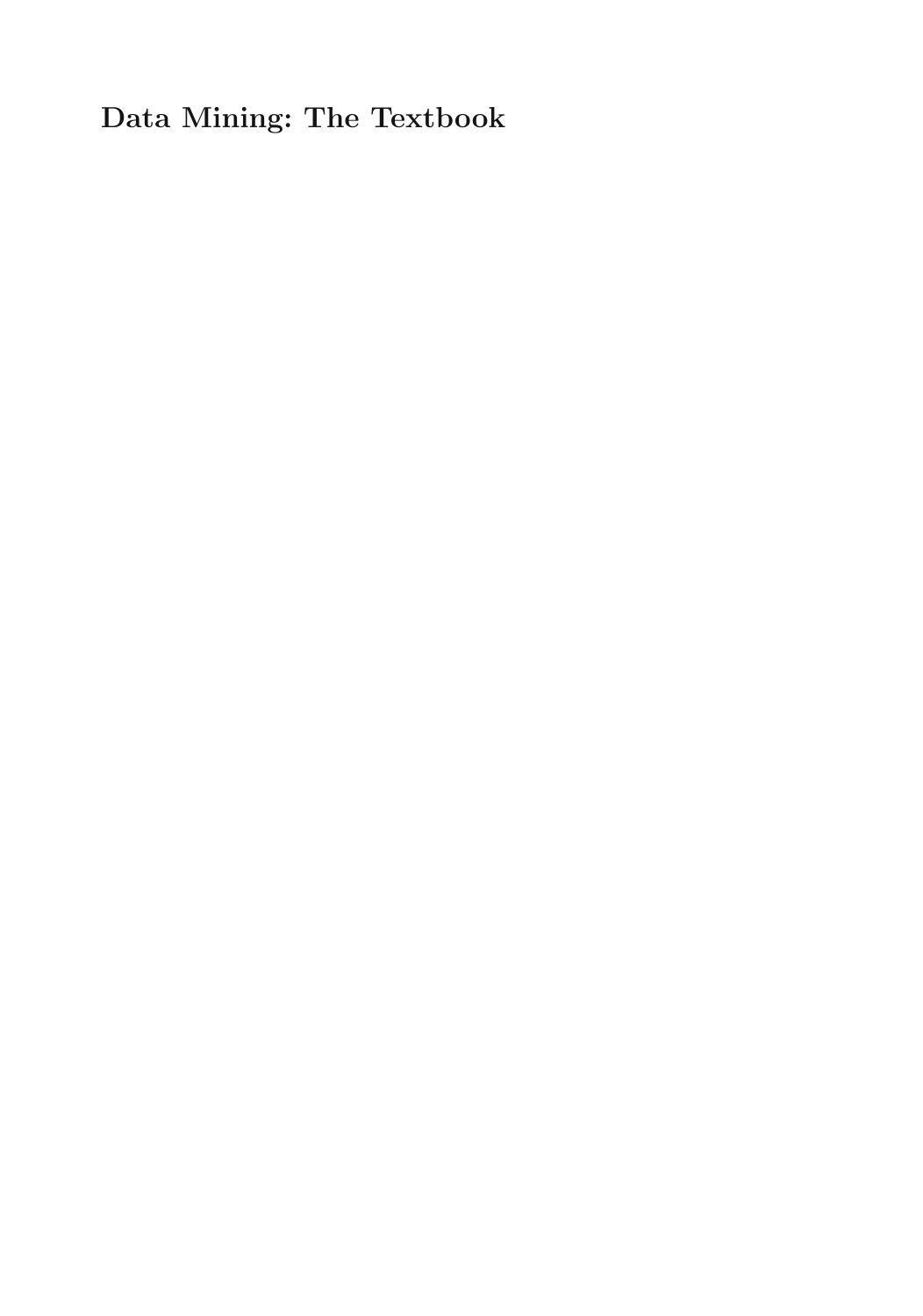Charu C. Aggarwal

# Data Mining

The Textbook

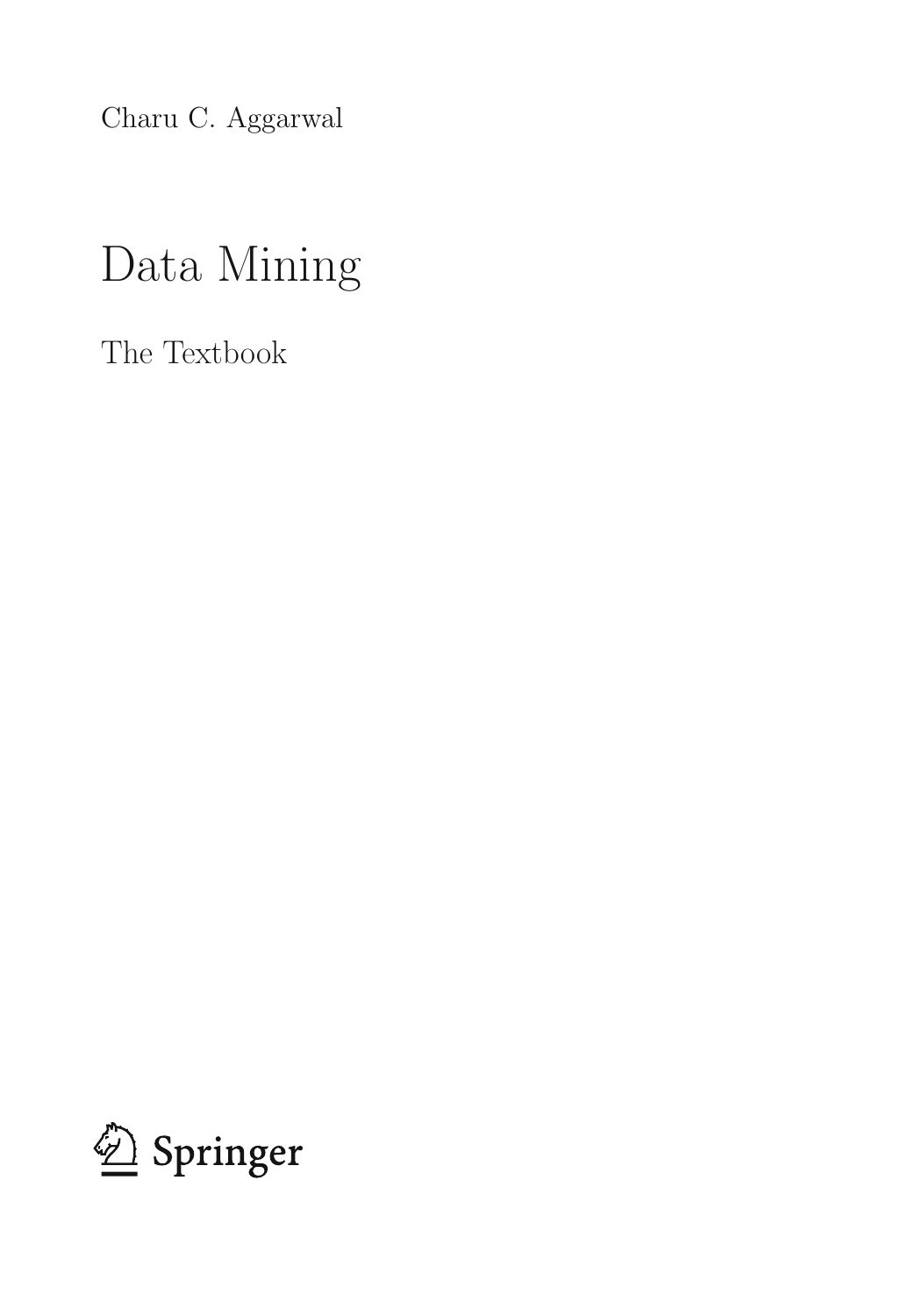Charu C. Aggarwal IBM T.J. Watson Research Center Yorktown Heights New York USA

A solution manual for this book is available on Springer.com.

ISBN 978-3-319-14141-1 ISBN 978-3-319-14142-8 (eBook) DOI 10.1007/978-3-319-14142-8

Library of Congress Control Number: 2015930833

Springer Cham Heidelberg New York Dordrecht London

-c Springer International Publishing Switzerland 2015

This work is subject to copyright. All rights are reserved by the Publisher, whether the whole or part of the material is concerned, specifically the rights of translation, reprinting, reuse of illustrations, recitation, broadcasting, reproduction on microfilms or in any other physical way, and transmission or information storage and retrieval, electronic adaptation, computer software, or by similar or dissimilar methodology now known or hereafter developed.

The use of general descriptive names, registered names, trademarks, service marks, etc. in this publication does not imply, even in the absence of a specific statement, that such names are exempt from the relevant protective laws and regulations and therefore free for general use.

The publisher, the authors and the editors are safe to assume that the advice and information in this book are believed to be true and accurate at the date of publication. Neither the publisher nor the authors or the editors give a warranty, express or implied, with respect to the material contained herein or for any errors or omissions that may have been made.

Printed on acid-free paper

Springer is part of Springer Science+Business Media (www.springer.com)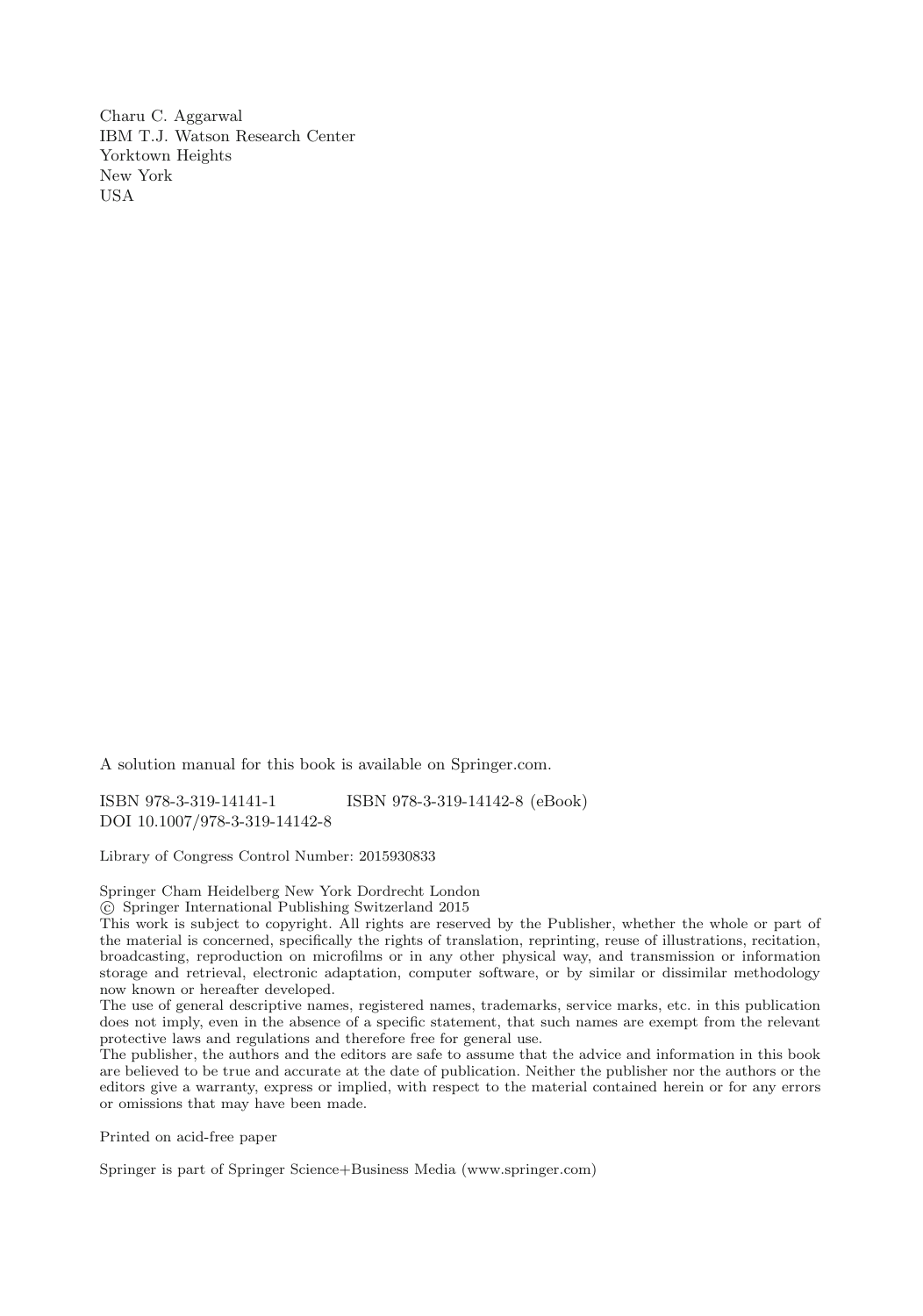To my wife Lata, and my daughter Sayani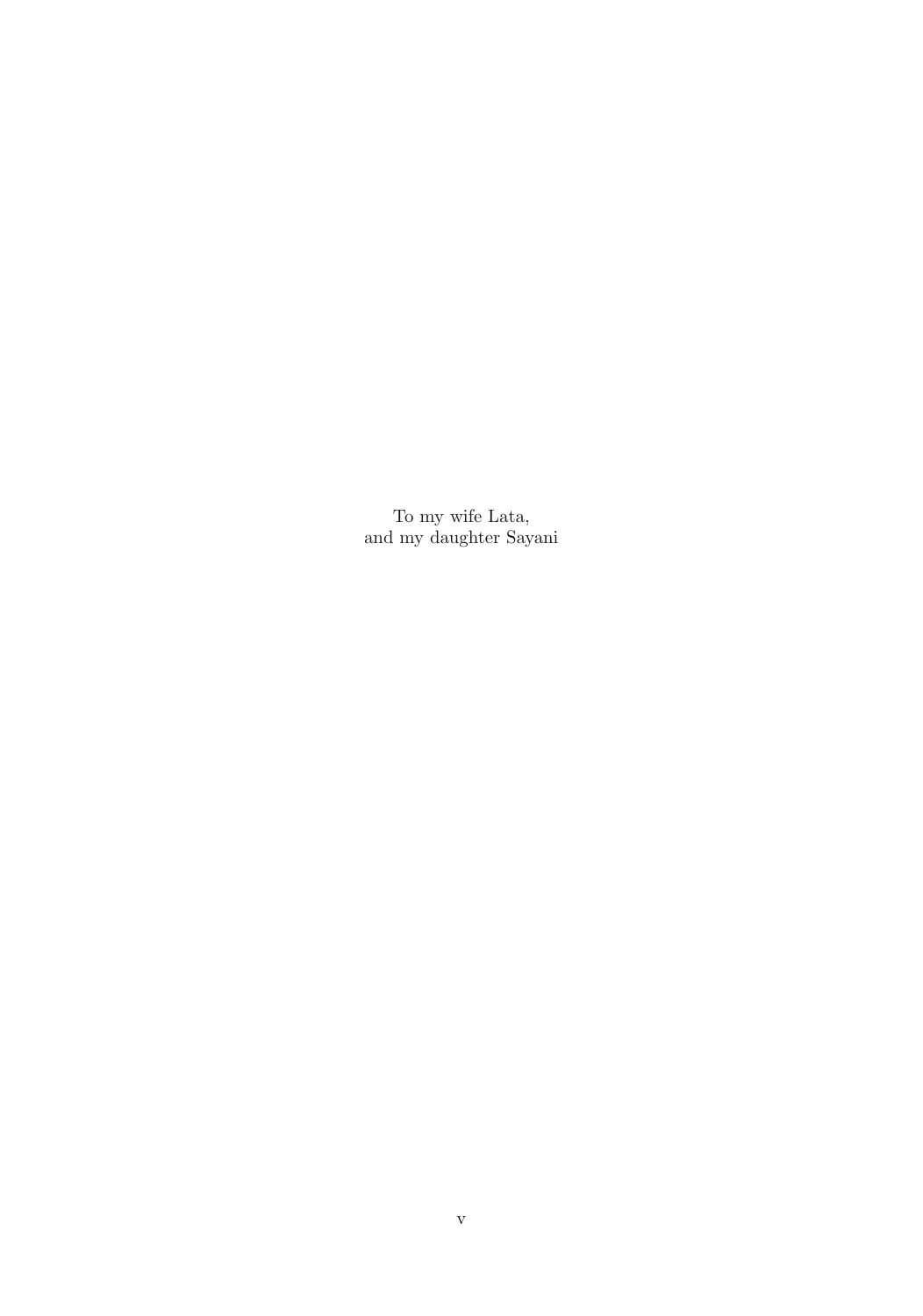## Contents

| $\mathbf{1}$ |     |         |         | An Introduction to Data Mining<br>$\mathbf{1}$            |
|--------------|-----|---------|---------|-----------------------------------------------------------|
|              | 1.1 |         |         | $\mathbf{1}$                                              |
|              | 1.2 |         |         | 3                                                         |
|              |     | 1.2.1   |         | $\overline{5}$                                            |
|              |     | 1.2.2   |         | $\boldsymbol{6}$                                          |
|              | 1.3 |         |         | $\overline{6}$                                            |
|              |     | 1.3.1   |         | $\overline{7}$                                            |
|              |     |         | 1.3.1.1 | $\overline{7}$<br>Quantitative Multidimensional Data      |
|              |     |         | 1.3.1.2 | 8<br>Categorical and Mixed Attribute Data                 |
|              |     |         | 1.3.1.3 | 8                                                         |
|              |     |         | 1.3.1.4 | 8                                                         |
|              |     | 1.3.2   |         | 9                                                         |
|              |     |         | 1.3.2.1 | 9                                                         |
|              |     |         | 1.3.2.2 | 10                                                        |
|              |     |         | 1.3.2.3 | 11                                                        |
|              |     |         | 1.3.2.4 | 12                                                        |
|              | 1.4 |         |         | 14<br>The Major Building Blocks: A Bird's Eye View        |
|              |     | 1.4.1   |         | 15                                                        |
|              |     | 1.4.2   |         | 16                                                        |
|              |     | 1.4.3   |         | 17                                                        |
|              |     | 1.4.4   |         | 18                                                        |
|              |     | 1.4.5   |         | 19<br>Impact of Complex Data Types on Problem Definitions |
|              |     |         | 1.4.5.1 | 20<br>Pattern Mining with Complex Data Types              |
|              |     |         | 1.4.5.2 | 20<br>Clustering with Complex Data Types                  |
|              |     |         | 1.4.5.3 | 21<br>Outlier Detection with Complex Data Types           |
|              |     |         | 1.4.5.4 | 21<br>Classification with Complex Data Types              |
|              | 1.5 |         |         | 21<br>Scalability Issues and the Streaming Scenario       |
|              | 1.6 |         |         | 22<br>A Stroll Through Some Application Scenarios         |
|              |     | 1.6.1   |         | 22                                                        |
|              |     | 1.6.2   |         | 23                                                        |
|              |     | 1.6.3   |         | 23                                                        |
|              |     | 1.6.4   |         | 24                                                        |
|              | 1.7 | Summary |         | 24                                                        |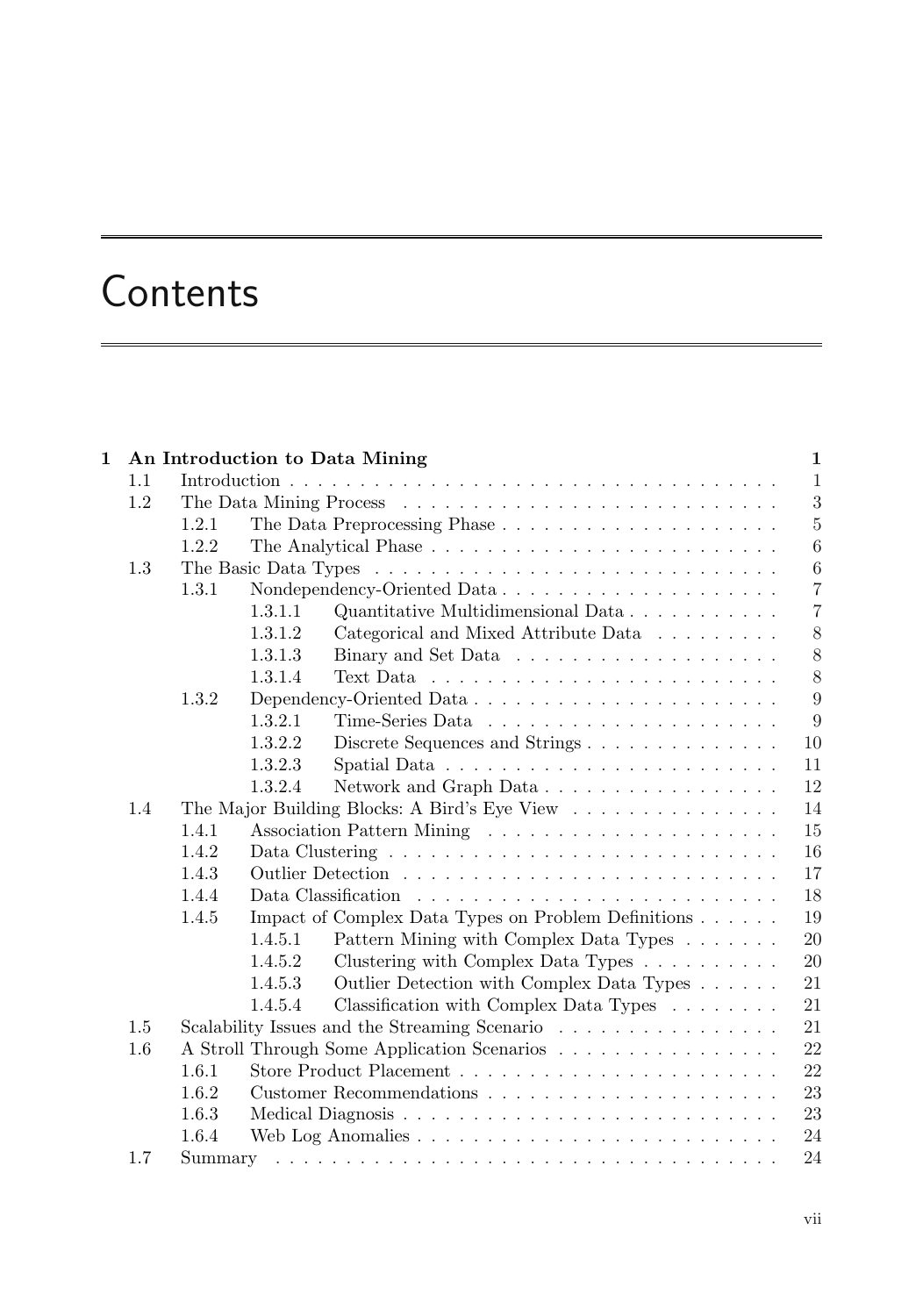|                | 1.8<br>1.9 |                  |                                 | 25<br>25                                                                                                              |
|----------------|------------|------------------|---------------------------------|-----------------------------------------------------------------------------------------------------------------------|
|                |            |                  |                                 |                                                                                                                       |
| $\overline{2}$ |            | Data Preparation |                                 | 27                                                                                                                    |
|                | 2.1        |                  |                                 | 27                                                                                                                    |
|                | 2.2        |                  |                                 | 28                                                                                                                    |
|                |            | 2.2.1            |                                 | 28                                                                                                                    |
|                |            | 2.2.2            |                                 | 30                                                                                                                    |
|                |            |                  | 2.2.2.1                         | 30<br>Numeric to Categorical Data: Discretization                                                                     |
|                |            |                  | 2.2.2.2                         | 31<br>Categorical to Numeric Data: Binarization                                                                       |
|                |            |                  | 2.2.2.3                         | 31                                                                                                                    |
|                |            |                  | 2.2.2.4                         | 32<br>Time Series to Discrete Sequence Data                                                                           |
|                |            |                  | 2.2.2.5                         | 32<br>Time Series to Numeric Data                                                                                     |
|                |            |                  | 2.2.2.6                         | 33<br>Discrete Sequence to Numeric Data                                                                               |
|                |            |                  | 2.2.2.7                         | 33<br>Spatial to Numeric Data                                                                                         |
|                |            |                  | 2.2.2.8                         | 33<br>Graphs to Numeric Data                                                                                          |
|                |            |                  | 2.2.2.9                         | 33<br>Any Type to Graphs for Similarity-Based Applications                                                            |
|                | 2.3        |                  |                                 | 34                                                                                                                    |
|                |            | 2.3.1            |                                 | 35                                                                                                                    |
|                |            | 2.3.2            |                                 | 36<br>Handling Incorrect and Inconsistent Entries                                                                     |
|                |            | 2.3.3            |                                 | 37                                                                                                                    |
|                | 2.4        |                  |                                 | 37<br>Data Reduction and Transformation<br>$\hfill\ldots\ldots\ldots\ldots\ldots\ldots\ldots\ldots\ldots\ldots\ldots$ |
|                |            | 2.4.1            |                                 | 38                                                                                                                    |
|                |            |                  | 2.4.1.1                         | 38<br>Sampling for Static Data                                                                                        |
|                |            |                  | 2.4.1.2                         | 39<br>Reservoir Sampling for Data Streams                                                                             |
|                |            | 2.4.2            |                                 | 40                                                                                                                    |
|                |            | 2.4.3            |                                 | Dimensionality Reduction with Axis Rotation<br>41                                                                     |
|                |            |                  | 2.4.3.1                         | 42<br>Principal Component Analysis                                                                                    |
|                |            |                  | 2.4.3.2                         | 44<br>Singular Value Decomposition $\ldots \ldots \ldots \ldots$                                                      |
|                |            |                  | 2.4.3.3                         | 47<br>Latent Semantic Analysis                                                                                        |
|                |            |                  | 2.4.3.4                         | 48<br>Applications of PCA and SVD $.\,.\,.\,.\,.\,.\,.\,.\,.\,.\,.\,.\,.\,.\,.\,.\,$                                  |
|                |            | 2.4.4            |                                 | 49<br>Dimensionality Reduction with Type Transformation $\ldots \ldots$                                               |
|                |            |                  | 2.4.4.1                         | 50<br>Haar Wavelet Transform                                                                                          |
|                |            |                  | 2.4.4.2                         | 55<br>Multidimensional Scaling $\dots \dots \dots \dots \dots \dots$                                                  |
|                |            |                  | 2.4.4.3                         | Spectral Transformation and Embedding of Graphs                                                                       |
|                |            |                  |                                 | 57                                                                                                                    |
|                | 2.5        |                  |                                 | 59                                                                                                                    |
|                | 2.6        |                  |                                 | 60                                                                                                                    |
|                | 2.7        |                  |                                 | 61                                                                                                                    |
| 3              |            |                  | <b>Similarity and Distances</b> | 63                                                                                                                    |
|                | 3.1        |                  |                                 | 63                                                                                                                    |
|                | $\!3.2\!$  |                  |                                 | 64                                                                                                                    |
|                |            | 3.2.1            |                                 | 64                                                                                                                    |
|                |            |                  | 3.2.1.1                         | Impact of Domain-Specific Relevance<br>65                                                                             |
|                |            |                  | 3.2.1.2                         | Impact of High Dimensionality<br>65                                                                                   |
|                |            |                  | 3.2.1.3                         | Impact of Locally Irrelevant Features<br>66                                                                           |
|                |            |                  | 3.2.1.4                         | Impact of Different $L_p$ -Norms<br>67                                                                                |
|                |            |                  | 3.2.1.5                         | Match-Based Similarity Computation<br>68                                                                              |
|                |            |                  | 3.2.1.6                         | Impact of Data Distribution<br>69                                                                                     |
|                |            |                  |                                 |                                                                                                                       |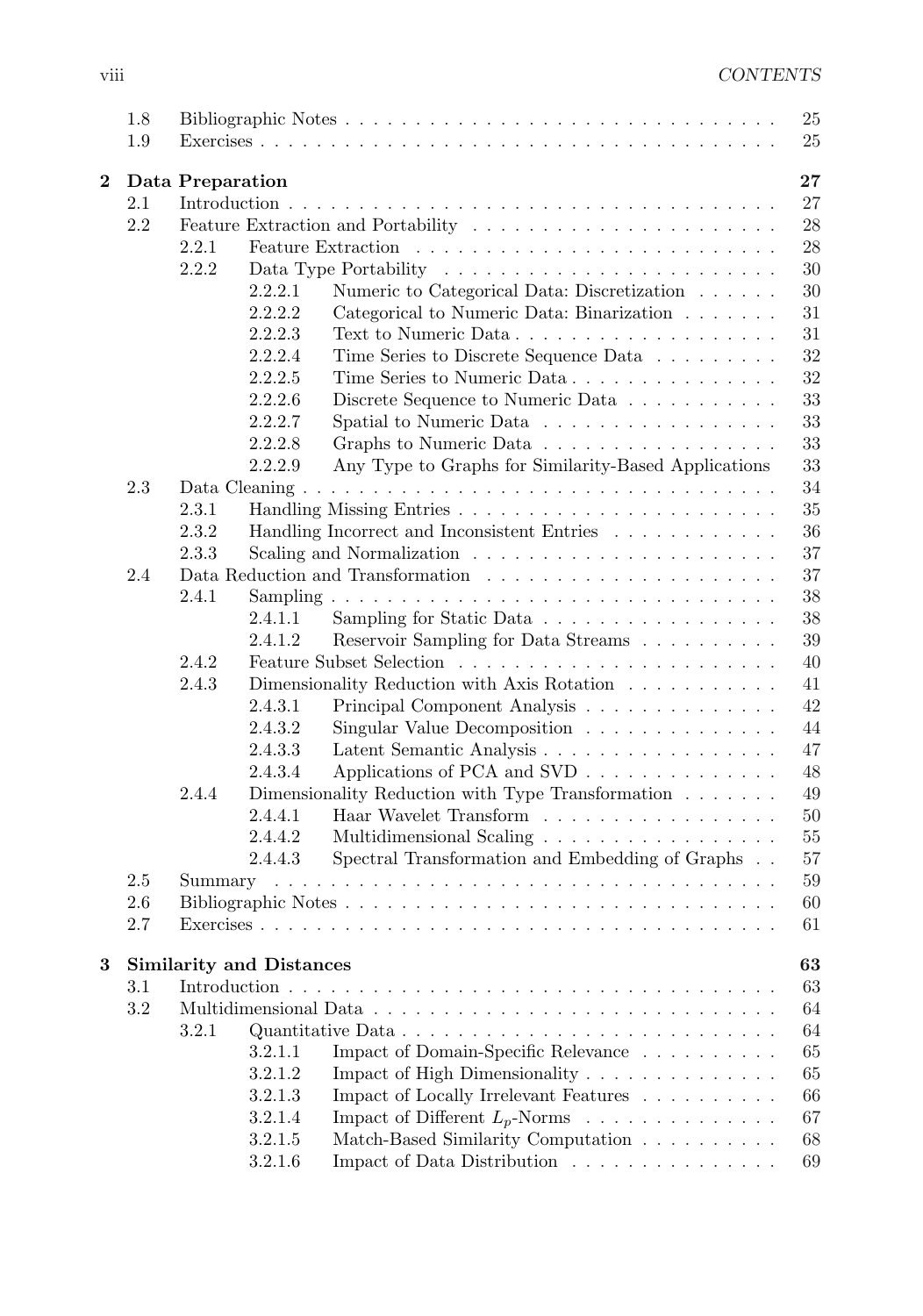|   |         |       | 3.2.1.7                           | Nonlinear Distributions: ISOMAP                                                   | 70  |
|---|---------|-------|-----------------------------------|-----------------------------------------------------------------------------------|-----|
|   |         |       | 3.2.1.8                           | Impact of Local Data Distribution                                                 | 72  |
|   |         |       | 3.2.1.9                           | Computational Considerations                                                      | 73  |
|   |         | 3.2.2 |                                   |                                                                                   | 74  |
|   |         | 3.2.3 |                                   | Mixed Quantitative and Categorical Data                                           | 75  |
|   | 3.3     |       |                                   |                                                                                   | 75  |
|   |         | 3.3.1 |                                   |                                                                                   | 77  |
|   | 3.4     |       |                                   |                                                                                   | 77  |
|   |         | 3.4.1 |                                   |                                                                                   | 77  |
|   |         |       | 3.4.1.1                           | Impact of Behavioral Attribute Normalization                                      | 78  |
|   |         |       | 3.4.1.2                           |                                                                                   | 79  |
|   |         |       | 3.4.1.3                           | Dynamic Time Warping Distance                                                     | 79  |
|   |         |       | 3.4.1.4                           | Window-Based Methods                                                              | 82  |
|   |         | 3.4.2 |                                   | Discrete Sequence Similarity Measures                                             | 82  |
|   |         |       | 3.4.2.1                           |                                                                                   | 82  |
|   |         |       | 3.4.2.2                           | Longest Common Subsequence                                                        | 84  |
|   | $3.5\,$ |       |                                   |                                                                                   | 85  |
|   |         | 3.5.1 |                                   | Similarity between Two Nodes in a Single Graph $\ldots \ldots \ldots$             | 85  |
|   |         |       | 3.5.1.1                           | Structural Distance-Based Measure                                                 | 85  |
|   |         |       | 3.5.1.2                           | Random Walk-Based Similarity                                                      | 86  |
|   |         | 3.5.2 |                                   |                                                                                   | 86  |
|   | 3.6     |       |                                   |                                                                                   | 87  |
|   | 3.7     |       |                                   |                                                                                   | 88  |
|   | $3.8\,$ |       |                                   |                                                                                   | 89  |
|   | $3.9\,$ |       |                                   |                                                                                   | 90  |
|   |         |       |                                   |                                                                                   |     |
| 4 |         |       | <b>Association Pattern Mining</b> |                                                                                   | 93  |
|   | 4.1     |       |                                   |                                                                                   | 93  |
|   | 4.2     |       |                                   |                                                                                   | 94  |
|   | 4.3     |       |                                   | Association Rule Generation Framework $\dots \dots \dots \dots \dots \dots \dots$ | 97  |
|   | 4.4     |       |                                   |                                                                                   | 99  |
|   |         | 4.4.1 |                                   |                                                                                   | 99  |
|   |         | 4.4.2 |                                   |                                                                                   | 100 |
|   |         |       | 4.4.2.1                           | Efficient Support Counting                                                        | 102 |
|   |         | 4.4.3 |                                   |                                                                                   | 103 |
|   |         |       | 4.4.3.1                           | Enumeration-Tree-Based Interpretation of Apriori                                  | 105 |
|   |         |       | 4.4.3.2                           | TreeProjection and DepthProject                                                   | 106 |
|   |         |       | 4.4.3.3                           | Vertical Counting Methods                                                         | 110 |
|   |         | 4.4.4 |                                   | Recursive Suffix-Based Pattern Growth Methods                                     | 112 |
|   |         |       | 4.4.4.1                           | Implementation with Arrays but No Pointers                                        | 114 |
|   |         |       | 4.4.4.2                           | Implementation with Pointers but No FP-Tree                                       | 114 |
|   |         |       | 4.4.4.3                           | Implementation with Pointers and FP-Tree                                          | 116 |
|   |         |       | 4.4.4.4                           | Trade-offs with Different Data Structures                                         | 118 |
|   |         |       | 4.4.4.5                           | Relationship Between FP-Growth and Enumeration-                                   |     |
|   |         |       |                                   |                                                                                   | 119 |
|   | 4.5     |       |                                   |                                                                                   | 122 |
|   |         | 4.5.1 |                                   | Statistical Coefficient of Correlation                                            | 123 |
|   |         | 4.5.2 |                                   |                                                                                   | 123 |
|   |         | 4.5.3 |                                   |                                                                                   | 124 |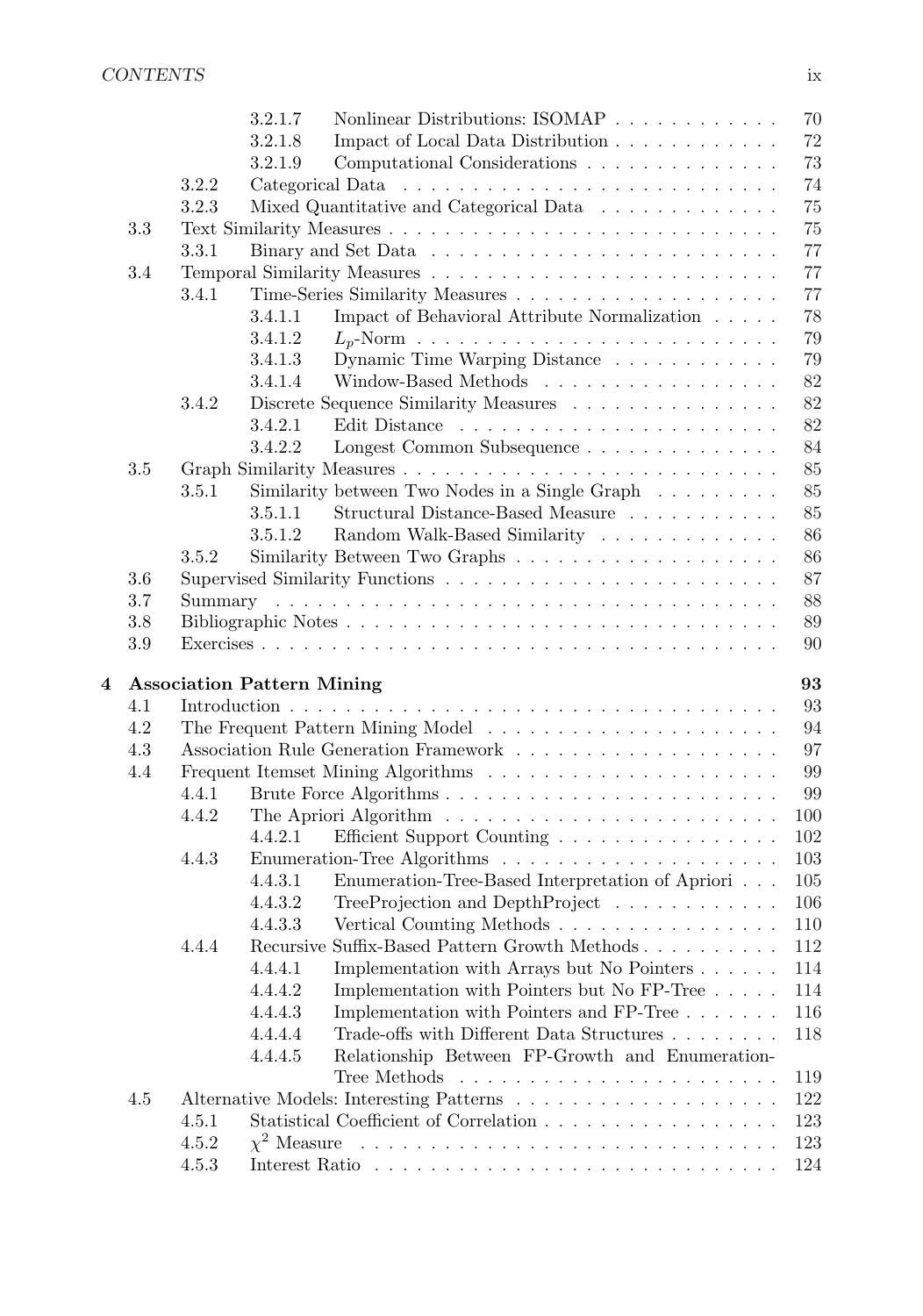|   |     | 4.5.4                   |               |                                                      | 124 |
|---|-----|-------------------------|---------------|------------------------------------------------------|-----|
|   |     | 4.5.5                   |               |                                                      | 125 |
|   |     | 4.5.6                   |               | Jaccard Coefficient and the Min-hash Trick           | 125 |
|   |     | 4.5.7                   |               |                                                      | 126 |
|   |     | 4.5.8                   |               | Relationship to Negative Pattern Mining              | 127 |
|   | 4.6 |                         |               |                                                      | 127 |
|   |     | 4.6.1                   |               |                                                      | 128 |
|   |     | 4.6.2                   |               |                                                      | 128 |
|   |     | 4.6.3                   |               | Generalization to Other Data Types                   | 129 |
|   |     |                         | 4.6.3.1       |                                                      | 129 |
|   |     |                         |               |                                                      | 129 |
|   | 4.7 | Summary                 |               |                                                      | 129 |
|   | 4.8 |                         |               |                                                      | 130 |
|   | 4.9 |                         |               |                                                      | 132 |
|   |     |                         |               |                                                      |     |
| 5 |     |                         |               | <b>Association Pattern Mining: Advanced Concepts</b> | 135 |
|   | 5.1 |                         |               |                                                      | 135 |
|   | 5.2 |                         |               |                                                      | 136 |
|   |     | 5.2.1                   |               |                                                      | 136 |
|   |     | 5.2.2                   |               |                                                      | 137 |
|   |     | 5.2.3                   |               |                                                      | 139 |
|   |     |                         | 5.2.3.1       | Approximation in Terms of Transactions               | 139 |
|   |     |                         | 5.2.3.2       | Approximation in Terms of Itemsets                   | 140 |
|   | 5.3 |                         |               |                                                      | 141 |
|   |     | 5.3.1                   |               | Preprocess-once Query-many Paradigm                  | 141 |
|   |     |                         | 5.3.1.1       | Leveraging the Itemset Lattice                       | 142 |
|   |     |                         | 5.3.1.2       | Leveraging Data Structures for Querying              | 143 |
|   |     | 5.3.2                   |               | Pushing Constraints into Pattern Mining              | 146 |
|   | 5.4 |                         |               | Putting Associations to Work: Applications           | 147 |
|   |     | 5.4.1                   |               | Relationship to Other Data Mining Problems           | 147 |
|   |     |                         | 5.4.1.1       | Application to Classification                        | 147 |
|   |     |                         | 5.4.1.2       | Application to Clustering                            | 148 |
|   |     |                         | 5.4.1.3       | Applications to Outlier Detection                    | 148 |
|   |     | 5.4.2                   |               |                                                      | 148 |
|   |     | 5.4.3                   |               |                                                      | 148 |
|   |     | 5.4.4                   |               | Recommendations and Collaborative Filtering          | 149 |
|   |     | 5.4.5                   |               |                                                      | 149 |
|   |     | 5.4.6                   |               |                                                      | 149 |
|   |     | 5.4.7                   |               | Other Applications for Complex Data Types            | 150 |
|   | 5.5 | Summary                 |               |                                                      | 150 |
|   | 5.6 |                         |               |                                                      | 151 |
|   | 5.7 |                         |               |                                                      | 152 |
|   |     |                         |               |                                                      |     |
| 6 |     | <b>Cluster Analysis</b> |               |                                                      | 153 |
|   | 6.1 |                         |               |                                                      | 153 |
|   | 6.2 |                         |               |                                                      | 154 |
|   |     | 6.2.1                   | Filter Models |                                                      | 155 |
|   |     |                         | 6.2.1.1       | $Term \; Strength \;$                                | 155 |
|   |     |                         | 6.2.1.2       | Predictive Attribute Dependence                      | 155 |
|   |     |                         |               |                                                      |     |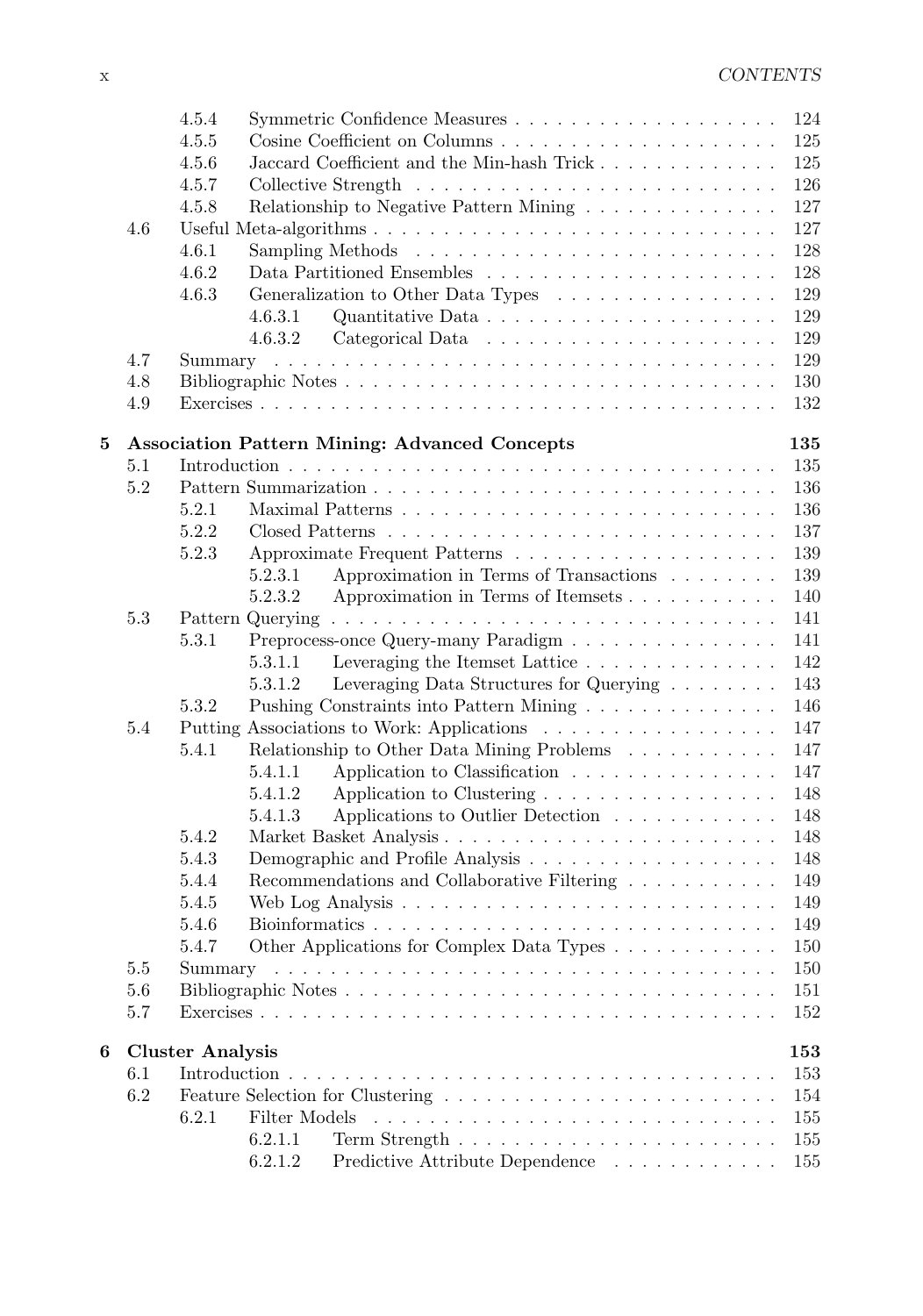|   |      |       | 6.2.1.3       |                                                                               | 156 |
|---|------|-------|---------------|-------------------------------------------------------------------------------|-----|
|   |      |       | 6.2.1.4       |                                                                               | 157 |
|   |      | 6.2.2 |               | Wrapper Models                                                                | 158 |
|   | 6.3  |       |               |                                                                               | 159 |
|   |      | 6.3.1 |               | The $k$ -Means Algorithm $\ldots \ldots \ldots \ldots \ldots \ldots \ldots$   | 162 |
|   |      | 6.3.2 |               | The Kernel $k$ -Means Algorithm $\ldots \ldots \ldots \ldots \ldots \ldots$   | 163 |
|   |      | 6.3.3 |               | The $k$ -Medians Algorithm $\ldots \ldots \ldots \ldots \ldots \ldots \ldots$ | 164 |
|   |      | 6.3.4 |               | The $k$ -Medoids Algorithm $\ldots \ldots \ldots \ldots \ldots \ldots \ldots$ | 164 |
|   | 6.4  |       |               |                                                                               | 166 |
|   |      | 6.4.1 |               | Bottom-Up Agglomerative Methods                                               | 167 |
|   |      |       | 6.4.1.1       |                                                                               | 169 |
|   |      | 6.4.2 |               |                                                                               | 172 |
|   |      |       |               |                                                                               |     |
|   |      |       | 6.4.2.1       |                                                                               | 173 |
|   | 6.5  |       |               |                                                                               | 173 |
|   |      | 6.5.1 |               | Relationship of $EM$ to $k$ -means and Other Representative                   |     |
|   |      |       |               |                                                                               | 176 |
|   | 6.6  |       |               |                                                                               | 178 |
|   |      | 6.6.1 |               |                                                                               | 179 |
|   |      | 6.6.2 |               |                                                                               | 181 |
|   |      | 6.6.3 |               |                                                                               | 184 |
|   | 6.7  |       |               |                                                                               | 187 |
|   |      | 6.7.1 |               | Properties of Graph-Based Algorithms                                          | 189 |
|   | 6.8  |       |               |                                                                               | 191 |
|   |      | 6.8.1 |               | Comparison with Singular Value Decomposition                                  | 194 |
|   | 6.9  |       |               |                                                                               | 195 |
|   |      | 6.9.1 |               |                                                                               | 196 |
|   |      |       | 6.9.1.1       | Parameter Tuning with Internal Measures                                       | 198 |
|   |      | 6.9.2 |               |                                                                               | 198 |
|   |      | 6.9.3 |               |                                                                               | 201 |
|   | 6.10 |       |               |                                                                               | 201 |
|   | 6.11 |       |               |                                                                               | 201 |
|   | 6.12 |       |               |                                                                               | 202 |
|   |      |       |               |                                                                               |     |
| 7 |      |       |               | <b>Cluster Analysis: Advanced Concepts</b>                                    | 205 |
|   | 7.1  |       |               |                                                                               | 205 |
|   | 7.2  |       |               |                                                                               | 206 |
|   |      | 7.2.1 |               |                                                                               | 207 |
|   |      |       |               |                                                                               | 208 |
|   |      |       | 7.2.1.2       |                                                                               | 209 |
|   |      | 7.2.2 |               |                                                                               | 209 |
|   |      |       | 7.2.2.1       |                                                                               | 209 |
|   |      | 7.2.3 |               |                                                                               | 211 |
|   |      | 7.2.4 |               |                                                                               | 212 |
|   | 7.3  |       |               |                                                                               | 212 |
|   |      | 7.3.1 |               |                                                                               | 213 |
|   |      | 7.3.2 |               |                                                                               | 214 |
|   |      | 7.3.3 | <b>CURE</b>   |                                                                               | 216 |
|   | 7.4  |       |               |                                                                               | 217 |
|   |      | 7.4.1 | <b>CLIQUE</b> |                                                                               | 219 |
|   |      | 7.4.2 |               | PROCLUS                                                                       | 220 |
|   |      |       |               |                                                                               |     |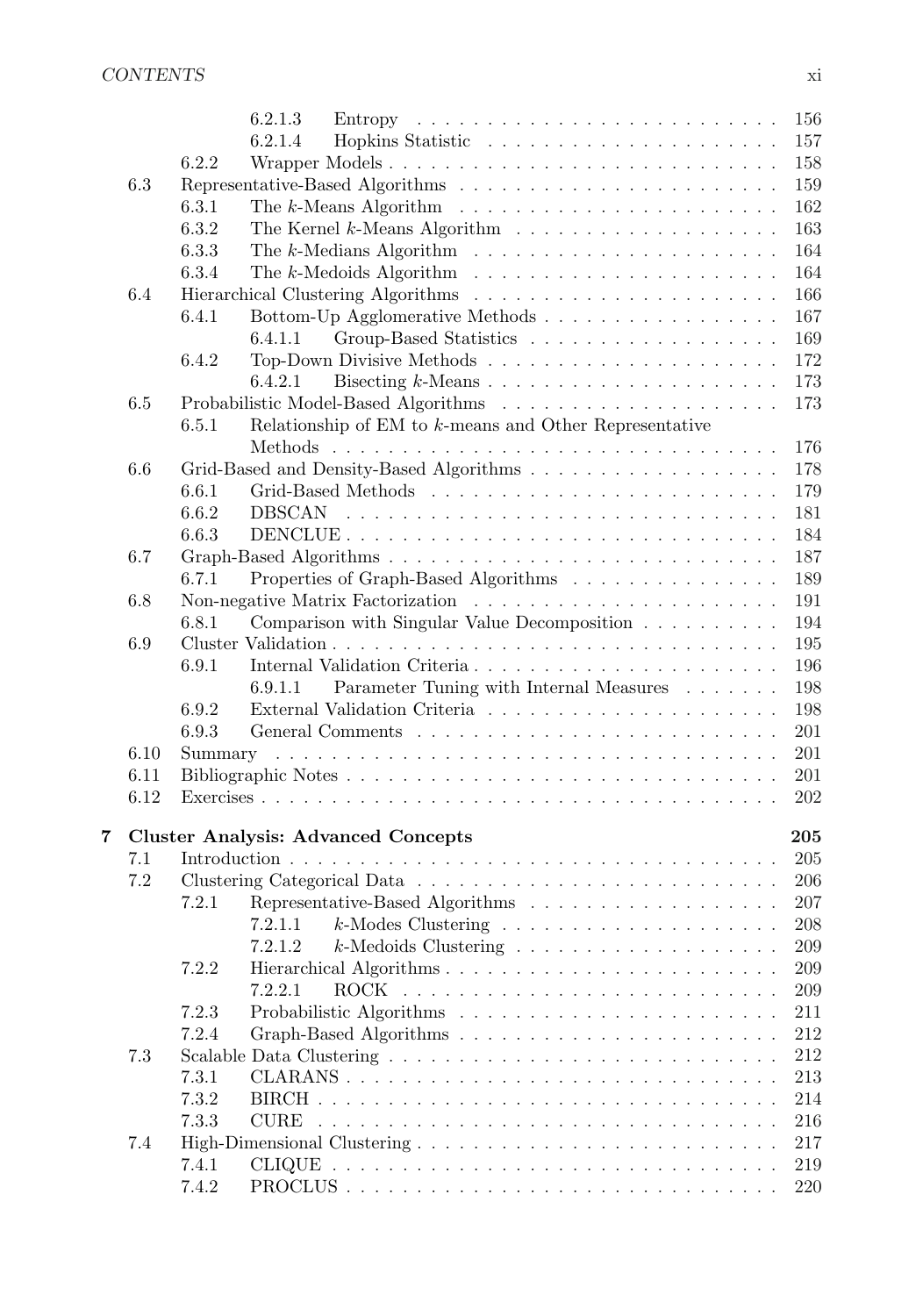|   |      | 7.4.3                   |                                                                        |  |  | 222 |
|---|------|-------------------------|------------------------------------------------------------------------|--|--|-----|
|   | 7.5  |                         |                                                                        |  |  | 224 |
|   |      | 7.5.1                   |                                                                        |  |  | 225 |
|   |      | 7.5.2                   |                                                                        |  |  | 226 |
|   | 7.6  |                         | Human and Visually Supervised Clustering                               |  |  | 227 |
|   |      | 7.6.1                   | Modifications of Existing Clustering Algorithms $\ldots \ldots \ldots$ |  |  | 228 |
|   |      | 7.6.2                   |                                                                        |  |  | 228 |
|   | 7.7  |                         | <b>Cluster Ensembles</b>                                               |  |  | 231 |
|   |      | 7.7.1                   | Selecting Different Ensemble Components                                |  |  | 231 |
|   |      | 7.7.2                   | Combining Different Ensemble Components                                |  |  | 232 |
|   |      |                         | Hypergraph Partitioning Algorithm<br>7.7.2.1                           |  |  | 232 |
|   |      |                         | Meta-clustering Algorithm<br>7.7.2.2                                   |  |  | 232 |
|   | 7.8  |                         |                                                                        |  |  | 233 |
|   |      | 7.8.1                   | Applications to Other Data Mining Problems                             |  |  | 233 |
|   |      |                         | 7.8.1.1                                                                |  |  | 233 |
|   |      |                         | 7.8.1.2                                                                |  |  | 233 |
|   |      |                         | 7.8.1.3                                                                |  |  | 233 |
|   |      |                         | 7.8.1.4<br>Dimensionality Reduction                                    |  |  | 234 |
|   |      |                         | 7.8.1.5<br>Similarity Search and Indexing                              |  |  | 234 |
|   |      | 7.8.2                   | Customer Segmentation and Collaborative Filtering                      |  |  | 234 |
|   |      | 7.8.3                   |                                                                        |  |  | 234 |
|   |      | 7.8.4                   |                                                                        |  |  | 234 |
|   |      | 7.8.5                   | Temporal and Sequence Applications                                     |  |  | 234 |
|   |      | 7.8.6                   |                                                                        |  |  | 235 |
|   | 7.9  |                         |                                                                        |  |  | 235 |
|   | 7.10 |                         |                                                                        |  |  | 235 |
|   | 7.11 |                         |                                                                        |  |  | 236 |
|   |      |                         |                                                                        |  |  |     |
| 8 |      | <b>Outlier Analysis</b> |                                                                        |  |  | 237 |
|   | 8.1  |                         |                                                                        |  |  | 237 |
|   | 8.2  |                         |                                                                        |  |  | 239 |
|   |      | 8.2.1                   | Univariate Extreme Value Analysis                                      |  |  | 240 |
|   |      | 8.2.2                   |                                                                        |  |  | 242 |
|   |      | 8.2.3                   |                                                                        |  |  | 243 |
|   | 8.3  |                         |                                                                        |  |  | 244 |
|   | 8.4  |                         |                                                                        |  |  | 246 |
|   | 8.5  |                         |                                                                        |  |  | 248 |
|   |      | 8.5.1                   |                                                                        |  |  | 249 |
|   |      |                         | Sampling Methods<br>8.5.1.1                                            |  |  | 249 |
|   |      |                         | 8.5.1.2<br>Early Termination Trick with Nested Loops                   |  |  | 250 |
|   |      | 8.5.2                   | Local Distance Correction Methods                                      |  |  | 251 |
|   |      |                         | Local Outlier Factor $(LOF) \dots \dots \dots \dots \dots$<br>8.5.2.1  |  |  | 252 |
|   |      |                         | 8.5.2.2<br>Instance-Specific Mahalanobis Distance                      |  |  | 254 |
|   | 8.6  |                         | Density-Based Methods                                                  |  |  | 255 |
|   |      | 8.6.1                   | Histogram- and Grid-Based Techniques                                   |  |  | 255 |
|   |      |                         |                                                                        |  |  |     |
|   |      | 8.6.2                   |                                                                        |  |  | 256 |
|   | 8.7  |                         |                                                                        |  |  | 256 |
|   | 8.8  |                         |                                                                        |  |  | 258 |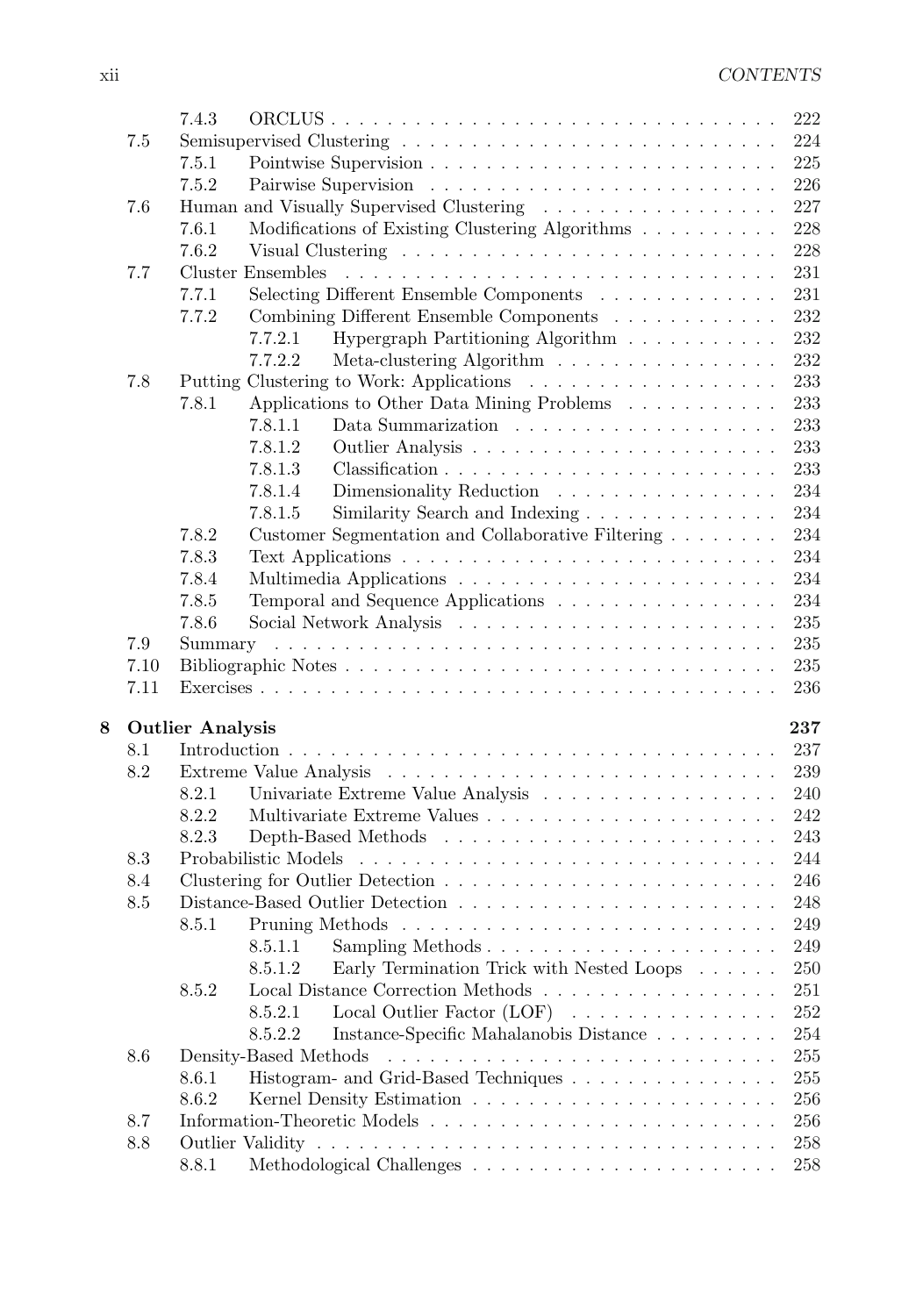|   |      | 8.8.2                  | 259                                                               |
|---|------|------------------------|-------------------------------------------------------------------|
|   |      | 8.8.3                  | 261                                                               |
|   | 8.9  |                        | 261                                                               |
|   | 8.10 |                        | 262                                                               |
|   | 8.11 |                        | 262                                                               |
| 9 |      |                        | <b>Outlier Analysis: Advanced Concepts</b><br>265                 |
|   | 9.1  |                        | 265                                                               |
|   | 9.2  |                        | 266                                                               |
|   |      | 9.2.1                  | 266                                                               |
|   |      | 9.2.2                  | Clustering and Distance-Based Methods<br>267                      |
|   |      | 9.2.3                  | 268                                                               |
|   | 9.3  |                        | 268                                                               |
|   |      | 9.3.1                  | Grid-Based Rare Subspace Exploration<br>270                       |
|   |      |                        | Modeling Abnormal Lower Dimensional Projections<br>271<br>9.3.1.1 |
|   |      |                        | 9.3.1.2<br>Grid Search for Subspace Outliers<br>271               |
|   |      | 9.3.2                  | 273                                                               |
|   | 9.4  |                        | 274                                                               |
|   |      | 9.4.1                  | Categorization by Component Independence<br>$275\,$               |
|   |      |                        | 9.4.1.1<br>$275\,$                                                |
|   |      |                        | 9.4.1.2<br>276                                                    |
|   |      | 9.4.2                  | 277<br>Categorization by Constituent Components                   |
|   |      |                        | 9.4.2.1<br>Model-Centered Ensembles<br>277                        |
|   |      |                        | 9.4.2.2<br>Data-Centered Ensembles<br>278                         |
|   |      | 9.4.3                  | 278                                                               |
|   | 9.5  |                        | 279                                                               |
|   |      | 9.5.1                  | Quality Control and Fault Detection<br>279                        |
|   |      | 9.5.2                  | Financial Fraud and Anomalous Events<br>280                       |
|   |      | 9.5.3                  | 280                                                               |
|   |      | 9.5.4                  | 280                                                               |
|   |      | 9.5.5                  | Biological and Medical Applications<br>281                        |
|   |      | 9.5.6                  | 281                                                               |
|   | 9.6  | Summary                | 281                                                               |
|   | 9.7  |                        | Bibliographic Notes<br>281                                        |
|   | 9.8  |                        | 283                                                               |
|   |      | 10 Data Classification | $\bf 285$                                                         |
|   | 10.1 |                        | 285                                                               |
|   | 10.2 |                        | 287                                                               |
|   |      | 10.2.1                 | Filter Models<br>288                                              |
|   |      |                        | 10.2.1.1<br>288                                                   |
|   |      |                        | 10.2.1.2<br>289                                                   |
|   |      |                        | 10.2.1.3<br>290                                                   |
|   |      |                        | 10.2.1.4<br>Fisher's Linear Discriminant<br>290                   |
|   |      | 10.2.2                 | Wrapper Models<br>292                                             |
|   |      | 10.2.3                 | Embedded Models<br>292                                            |
|   | 10.3 |                        | 293                                                               |
|   |      | 10.3.1                 | 294<br>Split Criteria                                             |
|   |      | 10.3.2                 | 297                                                               |
|   |      |                        |                                                                   |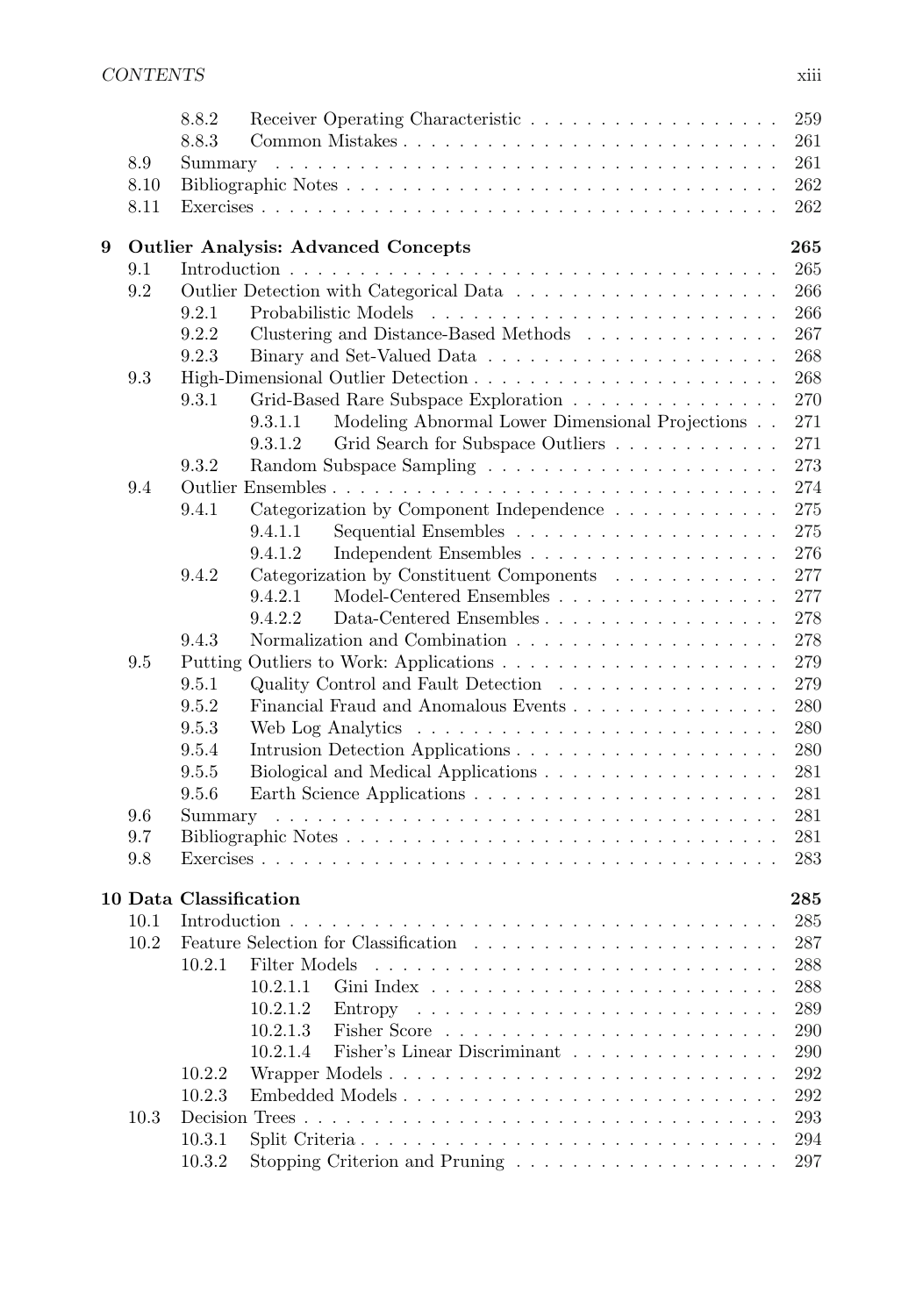|          | 10.3.3 | 298                                                                                  |
|----------|--------|--------------------------------------------------------------------------------------|
| 10.4     |        | 298                                                                                  |
|          | 10.4.1 | Rule Generation from Decision Trees<br>300                                           |
|          | 10.4.2 | 301                                                                                  |
|          |        | 302<br>10.4.2.1                                                                      |
|          | 10.4.3 | 304                                                                                  |
|          | 10.4.4 | 305                                                                                  |
| 10.5     |        | 306                                                                                  |
|          | 10.5.1 | 306                                                                                  |
|          |        | 309<br>The Ranking Model for Classification<br>10.5.1.1                              |
|          |        | 10.5.1.2<br>Discussion of the Naive Assumption<br>310                                |
|          | 10.5.2 | 310                                                                                  |
|          |        | 10.5.2.1<br>Training a Logistic Regression Classifier<br>311                         |
|          |        | 312<br>Relationship with Other Linear Models<br>10.5.2.2                             |
| 10.6     |        | 313                                                                                  |
|          | 10.6.1 | 313<br>Support Vector Machines for Linearly Separable Data                           |
|          |        | Solving the Lagrangian Dual $\ldots \ldots \ldots \ldots \ldots$<br>318<br>10.6.1.1  |
|          | 10.6.2 | Support Vector Machines with Soft Margin                                             |
|          |        | 319                                                                                  |
|          |        | 321<br>Comparison with Other Linear Models<br>10.6.2.1                               |
|          | 10.6.3 | 321                                                                                  |
|          | 10.6.4 | 323                                                                                  |
|          |        | 325<br>Other Applications of Kernel Methods<br>10.6.4.1                              |
| 10.7     |        | 326                                                                                  |
|          | 10.7.1 | Single-Layer Neural Network: The Perceptron<br>326                                   |
|          | 10.7.2 | 328                                                                                  |
|          | 10.7.3 | 330                                                                                  |
| 10.8     |        | 331                                                                                  |
|          | 10.8.1 | 332<br>Design Variations of Nearest Neighbor Classifiers                             |
|          |        | Unsupervised Mahalanobis Metric<br>332<br>10.8.1.1                                   |
|          |        | Nearest Neighbors with Linear Discriminant Analysis.<br>332<br>10.8.1.2              |
| 10.9     |        | 334                                                                                  |
|          | 10.9.1 | 335                                                                                  |
|          |        | 10.9.1.1<br>336                                                                      |
|          |        | 10.9.1.2<br>336                                                                      |
|          |        | 10.9.1.3<br>337                                                                      |
|          | 10.9.2 | 337                                                                                  |
|          |        | 338                                                                                  |
|          |        | 10.9.2.2 Output as Numerical Score<br>339                                            |
|          |        | 342                                                                                  |
|          |        | 342                                                                                  |
|          |        | 343                                                                                  |
|          |        | 11 Data Classification: Advanced Concepts<br>345                                     |
| 11.1     |        | 345                                                                                  |
| 11.2     |        | 346                                                                                  |
| $11.3\,$ |        | 347                                                                                  |
|          | 11.3.1 | Example Reweighting $\ldots \ldots \ldots \ldots \ldots \ldots \ldots \ldots$<br>348 |
|          | 11.3.2 | 349                                                                                  |
|          |        |                                                                                      |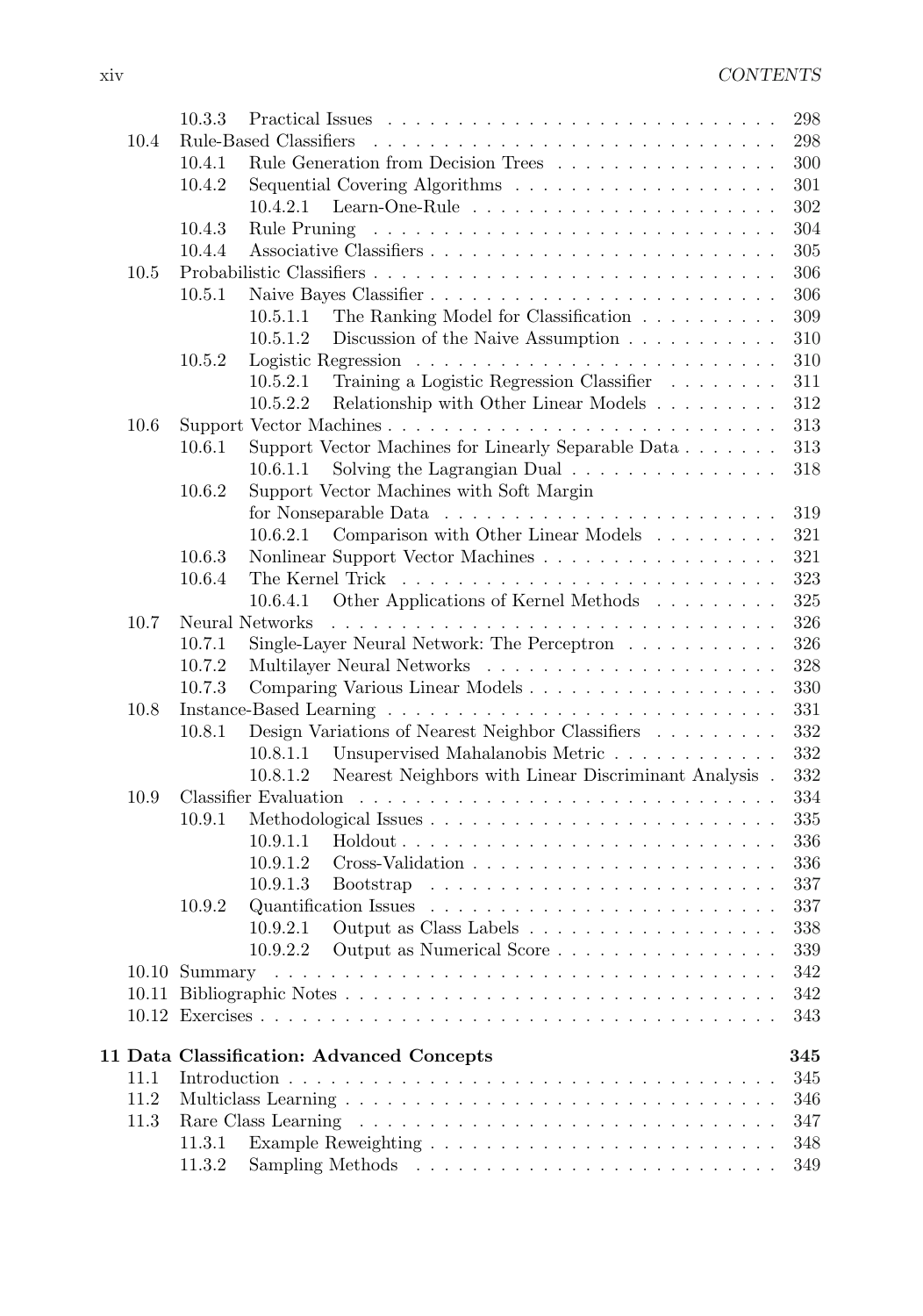|       |        | 11.3.2.1<br>Relationship Between Weighting and Sampling<br>350                                  |
|-------|--------|-------------------------------------------------------------------------------------------------|
|       |        | Synthetic Oversampling: SMOTE<br>11.3.2.2<br>350                                                |
| 11.4  |        | 350                                                                                             |
|       | 11.4.1 | 351                                                                                             |
|       |        | 351<br>11.4.1.1                                                                                 |
|       |        | 11.4.1.2<br>351                                                                                 |
|       | 11.4.2 | 352                                                                                             |
| 11.5  |        | 353                                                                                             |
|       | 11.5.1 | 353                                                                                             |
|       |        | 11.5.1.1<br>Relationship with Fisher's Linear Discriminant<br>356                               |
|       | 11.5.2 | 356                                                                                             |
|       | 11.5.3 | 357                                                                                             |
|       | 11.5.4 | Nonlinear and Polynomial Regression<br>$359\,$                                                  |
|       | 11.5.5 | From Decision Trees to Regression Trees<br>360                                                  |
|       | 11.5.6 | 361                                                                                             |
| 11.6  |        | 361                                                                                             |
|       | 11.6.1 | 363                                                                                             |
|       |        | 11.6.1.1<br>363                                                                                 |
|       |        | 11.6.1.2<br>363                                                                                 |
|       | 11.6.2 | Specific Variations of Classification Algorithms<br>364                                         |
|       |        | Semisupervised Bayes Classification with EM<br>11.6.2.1<br>364                                  |
|       |        | 11.6.2.2<br>Transductive Support Vector Machines<br>366                                         |
|       | 11.6.3 | Graph-Based Semisupervised Learning<br>367                                                      |
|       | 11.6.4 | Discussion of Semisupervised Learning<br>367                                                    |
| 11.7  |        | 368                                                                                             |
|       | 11.7.1 | 370                                                                                             |
|       |        | 370<br>11.7.1.1                                                                                 |
|       |        | 11.7.1.2<br>Query-by-Committee $\dots \dots \dots \dots \dots \dots \dots$<br>371               |
|       |        | 371<br>11.7.1.3<br>Expected Model Change                                                        |
|       | 11.7.2 | $372\,$                                                                                         |
|       |        | $372\,$<br>11.7.2.1<br>Expected Error Reduction                                                 |
|       |        | 11.7.2.2<br>373<br>Expected Variance Reduction                                                  |
|       | 11.7.3 | 373                                                                                             |
| 11.8  |        | 373                                                                                             |
|       | 11.8.1 | Why Does Ensemble Analysis Work? $\ldots \ldots \ldots \ldots \ldots$<br>$375\,$                |
|       | 11.8.2 | 377                                                                                             |
|       | 11.8.3 | Specific Instantiations of Ensemble Learning $\ldots \ldots \ldots \ldots$<br>379               |
|       |        | 379<br>11.8.3.1 Bagging $\ldots \ldots \ldots \ldots \ldots \ldots \ldots \ldots \ldots \ldots$ |
|       |        | 11.8.3.2<br>380                                                                                 |
|       |        | 11.8.3.3<br>381                                                                                 |
|       |        | 11.8.3.4<br>383                                                                                 |
|       |        | 11.8.3.5<br>384                                                                                 |
| 11.9  |        | 384                                                                                             |
| 11.10 |        | 385                                                                                             |
|       |        | 386                                                                                             |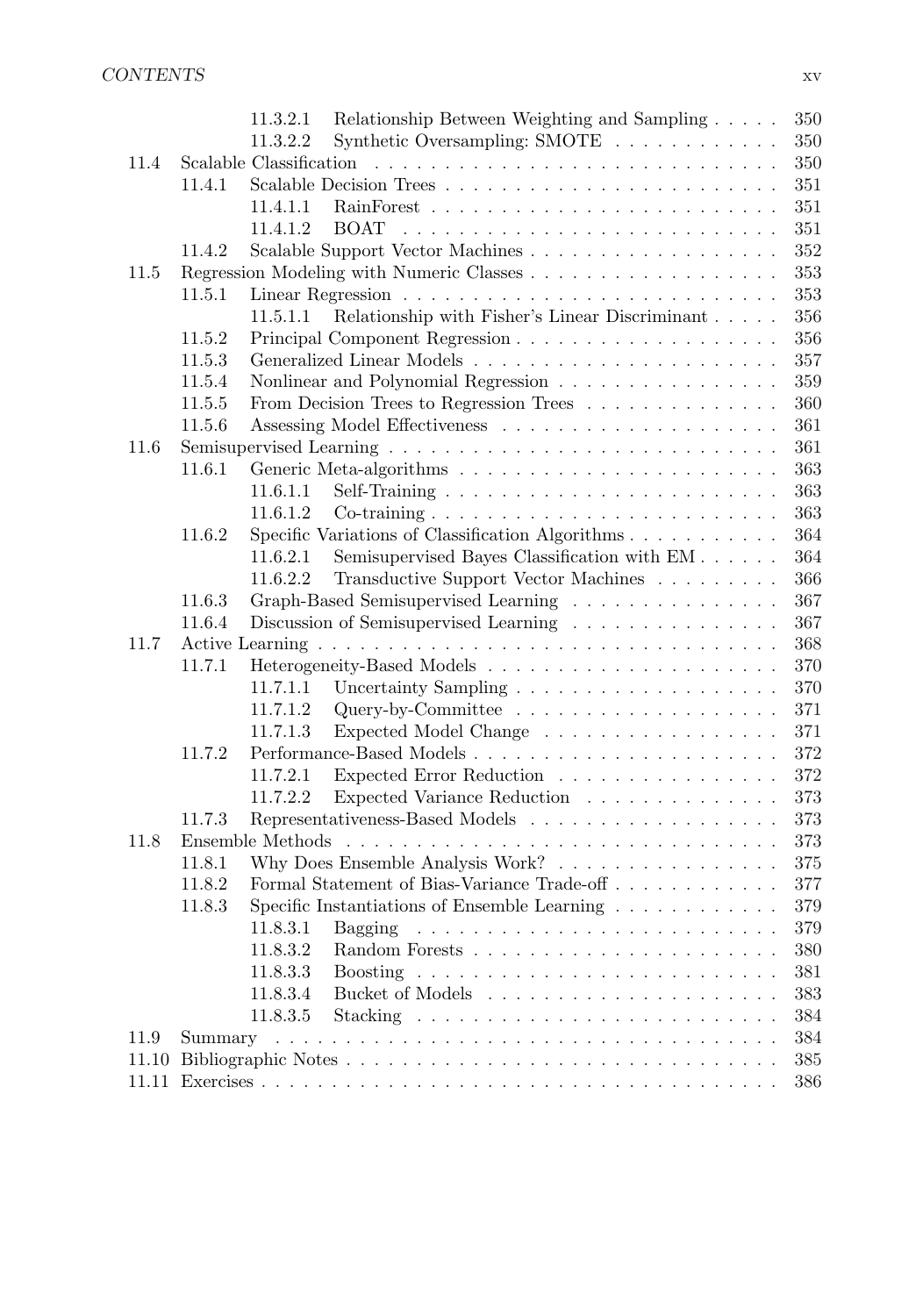|      |                     | 12 Mining Data Streams                                                              |  | 389 |
|------|---------------------|-------------------------------------------------------------------------------------|--|-----|
| 12.1 |                     |                                                                                     |  | 389 |
| 12.2 |                     |                                                                                     |  | 391 |
|      | 12.2.1              |                                                                                     |  | 391 |
|      |                     | 12.2.1.1                                                                            |  | 393 |
|      |                     | 12.2.1.2<br>Useful Theoretical Bounds for Sampling                                  |  | 394 |
|      | 12.2.2              | Synopsis Structures for the Massive-Domain Scenario                                 |  | 398 |
|      |                     | 12.2.2.1                                                                            |  | 399 |
|      |                     | 12.2.2.2                                                                            |  | 403 |
|      |                     | 12.2.2.3                                                                            |  | 406 |
|      |                     | Flajolet-Martin Algorithm for Distinct Element<br>12.2.2.4                          |  |     |
|      |                     |                                                                                     |  | 408 |
| 12.3 |                     |                                                                                     |  | 409 |
|      | 12.3.1              |                                                                                     |  | 409 |
|      |                     | 12.3.1.1                                                                            |  | 410 |
|      |                     | 12.3.1.2                                                                            |  | 410 |
|      | 12.3.2              |                                                                                     |  | 410 |
| 12.4 |                     |                                                                                     |  | 411 |
|      | 12.4.1              |                                                                                     |  | 411 |
|      | 12.4.2              |                                                                                     |  | 413 |
|      |                     | 12.4.2.1                                                                            |  | 413 |
|      |                     | Microclustering Algorithm<br>12.4.2.2                                               |  | 414 |
|      |                     | 12.4.2.3                                                                            |  | 415 |
|      | 12.4.3              | Massive-Domain Stream Clustering                                                    |  | 417 |
| 12.5 |                     |                                                                                     |  | 417 |
|      | 12.5.1              |                                                                                     |  | 418 |
|      | 12.5.2              | Aggregate Change Points as Outliers                                                 |  | 419 |
| 12.6 |                     |                                                                                     |  | 421 |
|      | 12.6.1              |                                                                                     |  | 421 |
|      | 12.6.2              |                                                                                     |  | 424 |
|      | 12.6.3              |                                                                                     |  | 424 |
|      | 12.6.4              | Massive-Domain Streaming Classification                                             |  | 425 |
| 12.7 |                     |                                                                                     |  | 425 |
| 12.8 |                     |                                                                                     |  | 425 |
| 12.9 |                     |                                                                                     |  | 426 |
|      |                     |                                                                                     |  |     |
|      | 13 Mining Text Data |                                                                                     |  | 429 |
| 13.1 |                     |                                                                                     |  | 429 |
| 13.2 |                     | Document Preparation and Similarity                                                 |  |     |
|      | Computation         |                                                                                     |  | 431 |
|      | 13.2.1              | Document Normalization and Similarity Computation                                   |  | 432 |
|      | 13.2.2              | Specialized Preprocessing for Web Documents                                         |  | 433 |
| 13.3 |                     |                                                                                     |  | 434 |
|      | 13.3.1              |                                                                                     |  | 434 |
|      |                     | $Scatter/Gather Approach \ldots \ldots \ldots \ldots \ldots \ldots$<br>13.3.1.1     |  | 434 |
|      | 13.3.2              |                                                                                     |  | 436 |
|      | 13.3.3              | Simultaneous Document and Word Cluster Discovery                                    |  | 438 |
|      |                     | 13.3.3.1<br>Co-clustering $\ldots \ldots \ldots \ldots \ldots \ldots \ldots \ldots$ |  | 438 |
| 13.4 |                     |                                                                                     |  | 440 |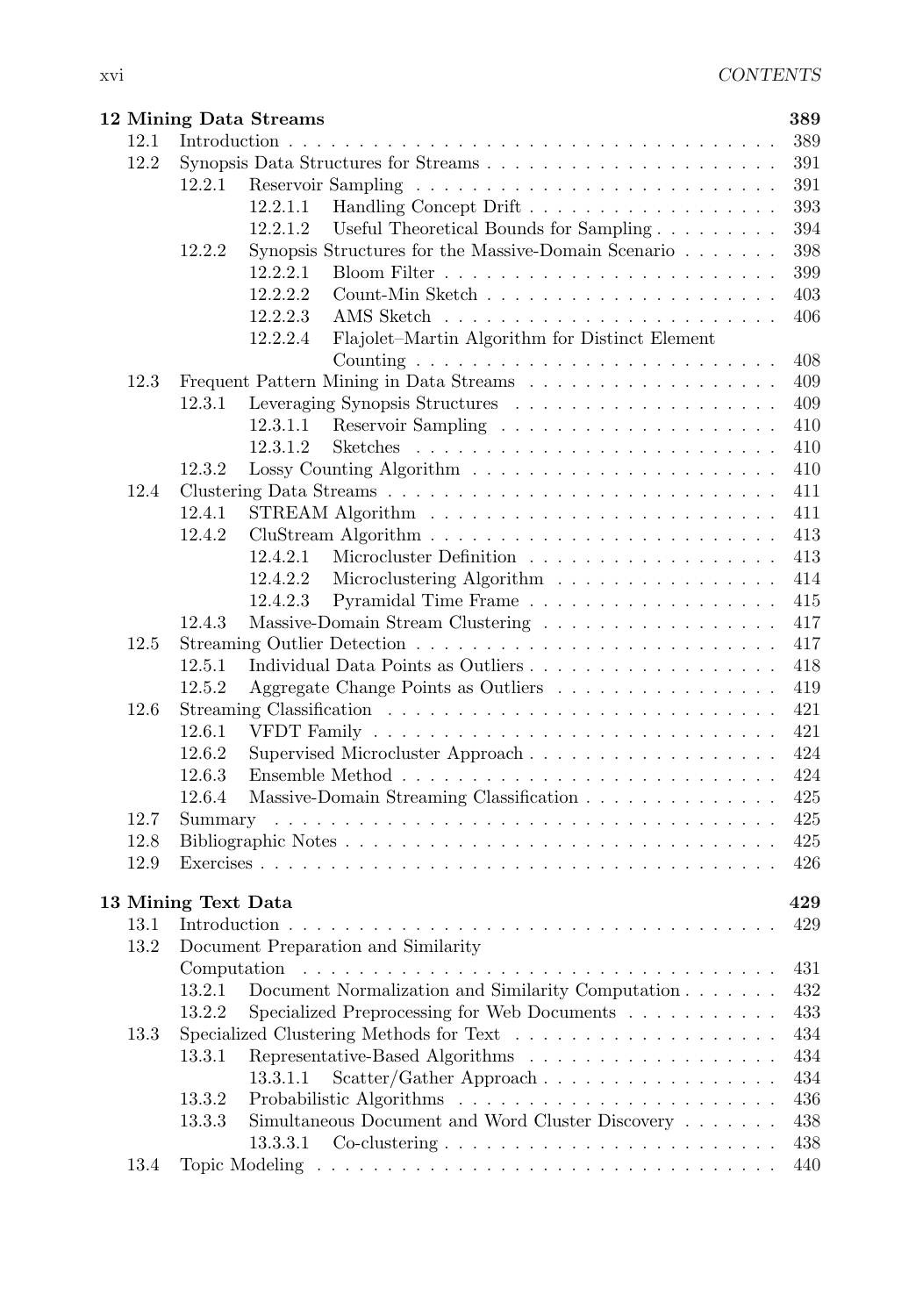|      | 13.4.1 | Use in Dimensionality Reduction and Comparison with Latent       |     |
|------|--------|------------------------------------------------------------------|-----|
|      |        |                                                                  | 443 |
|      | 13.4.2 | Use in Clustering and Comparison with Probabilistic              |     |
|      |        |                                                                  | 445 |
|      | 13.4.3 |                                                                  | 446 |
| 13.5 |        |                                                                  | 446 |
|      | 13.5.1 | Instance-Based Classifiers                                       | 447 |
|      |        | Leveraging Latent Semantic Analysis<br>13.5.1.1                  | 447 |
|      |        | Centroid-Based Classification<br>13.5.1.2                        | 447 |
|      |        | 13.5.1.3                                                         | 448 |
|      | 13.5.2 |                                                                  | 448 |
|      |        | Multinomial Bayes Model<br>13.5.2.1                              | 449 |
|      | 13.5.3 | SVM Classifiers for High-Dimensional and Sparse Data             | 451 |
| 13.6 |        |                                                                  | 453 |
|      | 13.6.1 |                                                                  | 453 |
| 13.7 |        |                                                                  | 454 |
| 13.8 |        |                                                                  | 454 |
| 13.9 |        |                                                                  | 455 |
|      |        | 14 Mining Time Series Data                                       | 457 |
| 14.1 |        |                                                                  | 457 |
| 14.2 |        |                                                                  | 459 |
|      | 14.2.1 |                                                                  | 459 |
|      | 14.2.2 |                                                                  | 460 |
|      | 14.2.3 |                                                                  | 461 |
|      | 14.2.4 | Data Transformation and Reduction                                | 462 |
|      |        | Discrete Wavelet Transform<br>14.2.4.1                           | 462 |
|      |        | 14.2.4.2                                                         | 462 |
|      |        | Symbolic Aggregate Approximation $(SAX) \dots \dots$<br>14.2.4.3 | 464 |
|      | 14.2.5 |                                                                  | 464 |
| 14.3 |        |                                                                  | 464 |
|      | 14.3.1 |                                                                  | 467 |
|      | 14.3.2 | Autoregressive Moving Average Models                             | 468 |
|      | 14.3.3 | Multivariate Forecasting with Hidden Variables                   | 470 |
| 14.4 |        |                                                                  | 472 |
|      | 14.4.1 |                                                                  | 473 |
|      | 14.4.2 | Transformation to Sequential Pattern Mining                      | 475 |
|      | 14.4.3 |                                                                  | 476 |
| 14.5 |        |                                                                  | 476 |
|      | 14.5.1 | Online Clustering of Coevolving Series                           | 477 |
|      | 14.5.2 |                                                                  | 479 |
|      |        | $k$ -Means<br>14.5.2.1                                           | 480 |
|      |        | 14.5.2.2                                                         | 480 |
|      |        | 14.5.2.3                                                         | 481 |
|      |        | Graph-Based Methods<br>14.5.2.4                                  | 481 |
| 14.6 |        |                                                                  | 481 |
|      | 14.6.1 |                                                                  | 482 |
|      | 14.6.2 |                                                                  | 483 |
| 14.7 |        |                                                                  | 485 |
|      |        |                                                                  |     |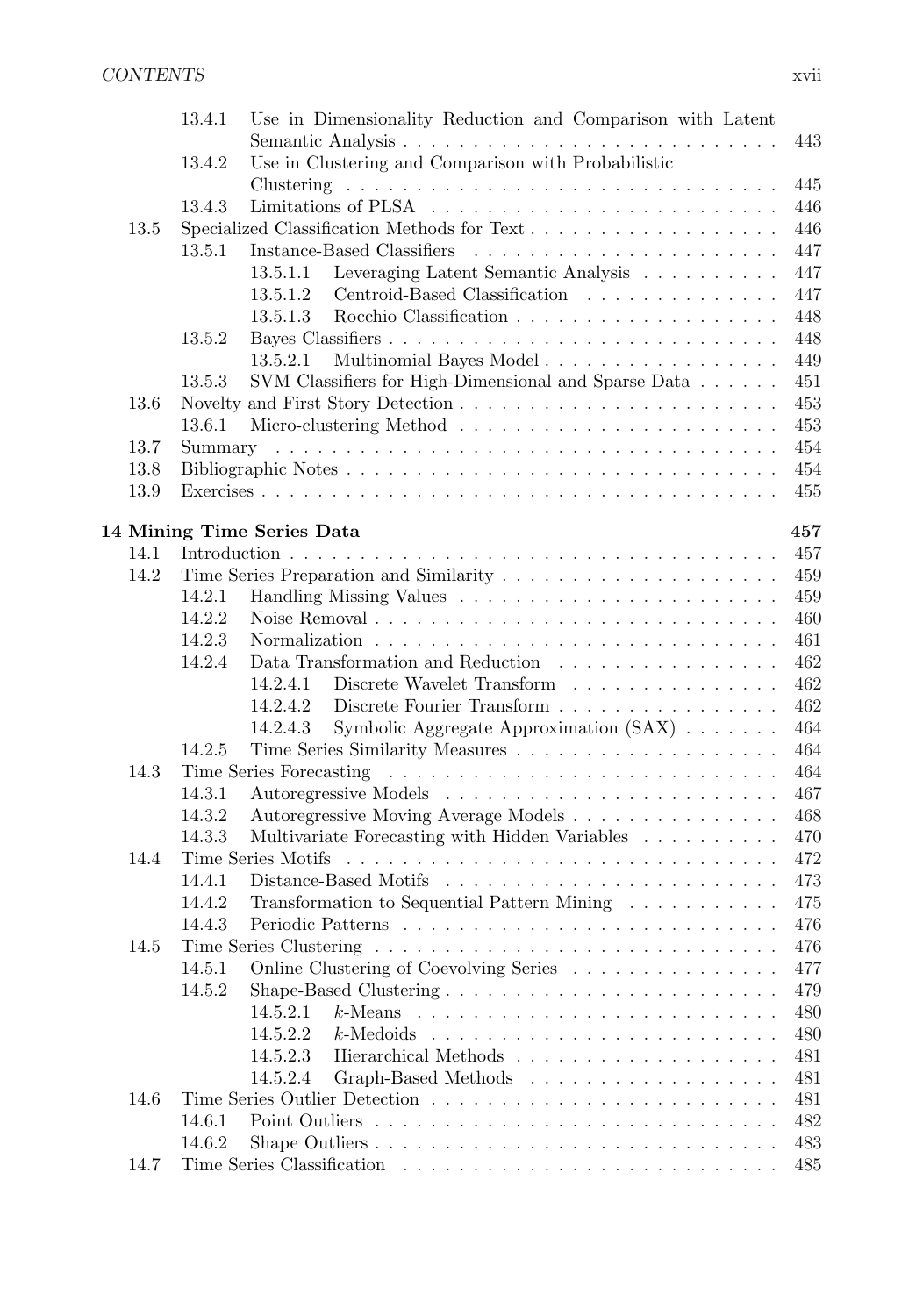|      | 14.7.1  |                                                                                      |  |  | 485 |
|------|---------|--------------------------------------------------------------------------------------|--|--|-----|
|      | 14.7.2  |                                                                                      |  |  | 488 |
|      |         | 14.7.2.1                                                                             |  |  | 488 |
|      |         | Nearest Neighbor Classifier<br>14.7.2.2                                              |  |  | 489 |
|      |         | Graph-Based Methods<br>14.7.2.3                                                      |  |  | 489 |
| 14.8 | Summary |                                                                                      |  |  | 489 |
| 14.9 |         |                                                                                      |  |  | 490 |
|      |         |                                                                                      |  |  | 490 |
|      |         |                                                                                      |  |  |     |
|      |         | <b>15 Mining Discrete Sequences</b>                                                  |  |  | 493 |
| 15.1 |         |                                                                                      |  |  | 493 |
| 15.2 |         |                                                                                      |  |  | 494 |
|      | 15.2.1  | Frequent Patterns to Frequent Sequences                                              |  |  | 497 |
|      | 15.2.2  | Constrained Sequential Pattern Mining                                                |  |  | 500 |
| 15.3 |         | Sequence Clustering                                                                  |  |  | 501 |
|      | 15.3.1  |                                                                                      |  |  | 502 |
|      | 15.3.2  |                                                                                      |  |  | 502 |
|      |         |                                                                                      |  |  |     |
|      | 15.3.3  |                                                                                      |  |  | 503 |
|      | 15.3.4  |                                                                                      |  |  | 504 |
|      |         | Markovian Similarity-Based Algorithm: $\textsc{CLUSEQ}\;\;.\;\;.\;\;.\;$<br>15.3.4.1 |  |  | 504 |
|      |         | 15.3.4.2<br>Mixture of Hidden Markov Models                                          |  |  | 506 |
| 15.4 |         |                                                                                      |  |  | 507 |
|      | 15.4.1  |                                                                                      |  |  | 508 |
|      |         | Efficiency Issues: Probabilistic Suffix Trees $\ldots \ldots$<br>15.4.1.1            |  |  | 510 |
|      | 15.4.2  |                                                                                      |  |  | 512 |
|      |         | 15.4.2.1                                                                             |  |  | 513 |
|      |         | Frequency-Based Models<br>15.4.2.2                                                   |  |  | 514 |
| 15.5 |         |                                                                                      |  |  | 514 |
|      | 15.5.1  | Formal Definition and Techniques for HMMs                                            |  |  |     |
|      |         |                                                                                      |  |  | 517 |
|      | 15.5.2  | Evaluation: Computing the Fit Probability for Observed                               |  |  |     |
|      |         |                                                                                      |  |  | 518 |
|      | 15.5.3  | Explanation: Determining the Most Likely State Sequence                              |  |  |     |
|      |         |                                                                                      |  |  | 519 |
|      | 15.5.4  |                                                                                      |  |  | 520 |
|      | 15.5.5  |                                                                                      |  |  | 521 |
| 15.6 |         |                                                                                      |  |  | 521 |
|      | 15.6.1  |                                                                                      |  |  | 522 |
|      | 15.6.2  |                                                                                      |  |  | 522 |
|      | 15.6.3  | Rule-Based Methods                                                                   |  |  | 523 |
|      | 15.6.4  | Kernel Support Vector Machines                                                       |  |  | 524 |
|      |         | 15.6.4.1                                                                             |  |  | 524 |
|      |         | 15.6.4.2                                                                             |  |  | 524 |
|      |         | Weighted Degree Kernel<br>15.6.4.3                                                   |  |  | 525 |
|      | 15.6.5  | Probabilistic Methods: Hidden Markov Models                                          |  |  | 525 |
| 15.7 | Summary |                                                                                      |  |  | 526 |
| 15.8 |         |                                                                                      |  |  | 527 |
| 15.9 |         |                                                                                      |  |  | 528 |
|      |         |                                                                                      |  |  |     |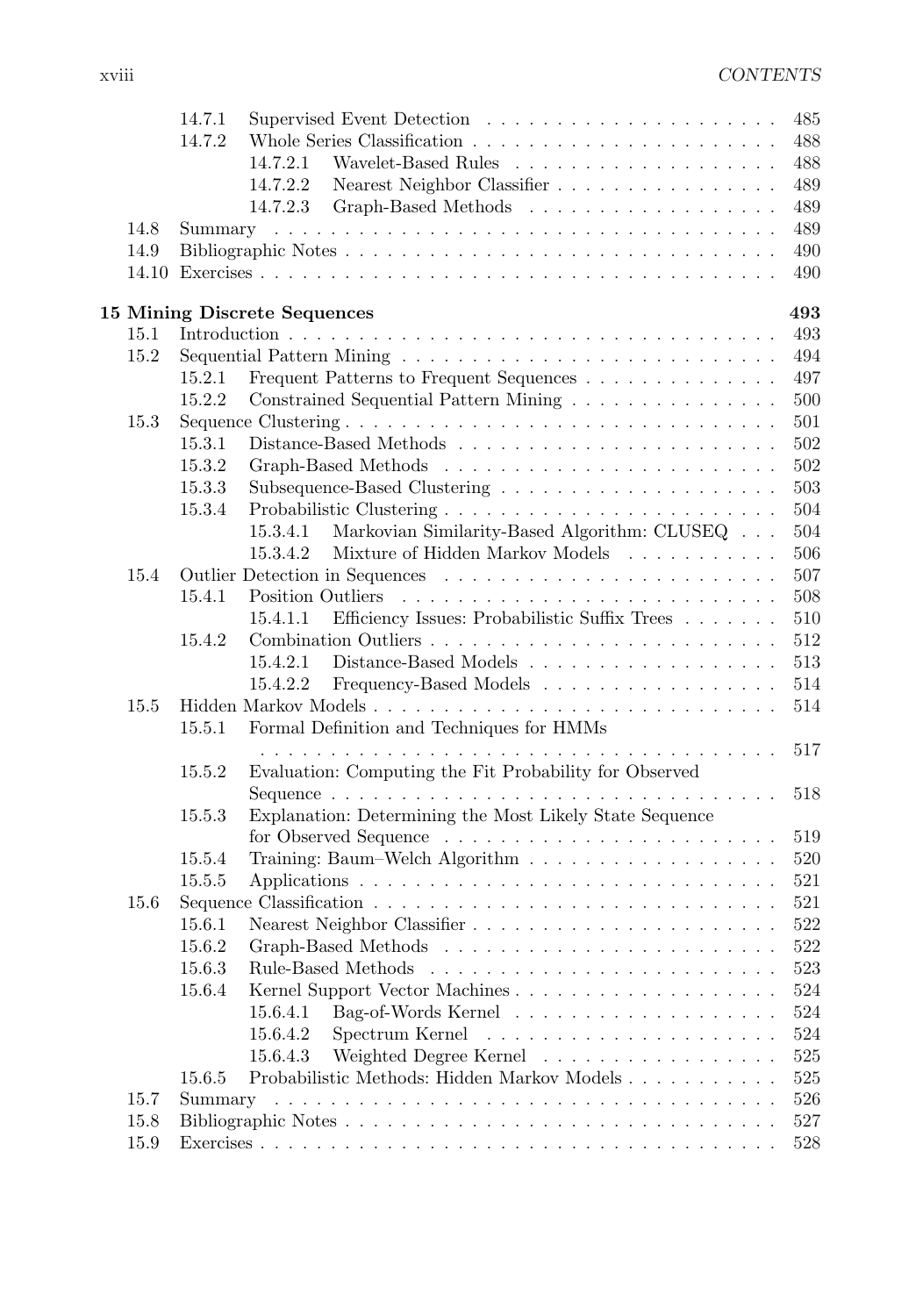|      |        | 16 Mining Spatial Data                                              | 531 |
|------|--------|---------------------------------------------------------------------|-----|
| 16.1 |        |                                                                     | 531 |
| 16.2 |        |                                                                     | 532 |
|      | 16.2.1 | Shape to Time Series Transformation                                 | 533 |
|      | 16.2.2 | Spatial to Multidimensional Transformation with Wavelets $\ldots$ . | 537 |
|      | 16.2.3 |                                                                     | 538 |
|      | 16.2.4 |                                                                     | 539 |
|      | 16.2.5 |                                                                     | 540 |
|      |        | 16.2.5.1                                                            | 541 |
|      |        | 16.2.5.2                                                            | 543 |
|      | 16.2.6 |                                                                     | 544 |
| 16.3 |        |                                                                     | 544 |
|      | 16.3.1 | Equivalence of Trajectories and Multivariate Time Series            | 545 |
|      | 16.3.2 | Converting Trajectories to Multidimensional Data                    | 545 |
|      | 16.3.3 |                                                                     | 546 |
|      |        | Frequent Trajectory Paths<br>16.3.3.1                               | 546 |
|      |        | 16.3.3.2                                                            | 548 |
|      | 16.3.4 |                                                                     | 549 |
|      |        | 16.3.4.1<br>Computing Similarity Between Trajectories               | 549 |
|      |        | Similarity-Based Clustering Methods<br>16.3.4.2                     | 550 |
|      |        | Trajectory Clustering as a Sequence Clustering<br>16.3.4.3          |     |
|      |        |                                                                     | 551 |
|      | 16.3.5 |                                                                     | 551 |
|      |        | 16.3.5.1<br>Distance-Based Methods                                  | 551 |
|      |        | 16.3.5.2<br>Sequence-Based Methods                                  | 552 |
|      | 16.3.6 |                                                                     | 553 |
|      |        | 16.3.6.1<br>Distance-Based Methods                                  | 553 |
|      |        | 16.3.6.2<br>Sequence-Based Methods                                  | 553 |
| 16.4 |        |                                                                     | 554 |
| 16.5 |        | Bibliographic Notes                                                 | 554 |
| 16.6 |        |                                                                     | 555 |
|      |        |                                                                     |     |
|      |        | 17 Mining Graph Data                                                | 557 |
| 17.1 |        |                                                                     | 557 |
| 17.2 |        | Matching and Distance Computation in Graphs                         | 559 |
|      | 17.2.1 | Ullman's Algorithm for Subgraph Isomorphism                         | 562 |
|      |        | Algorithm Variations and Refinements<br>17.2.1.1                    | 563 |
|      | 17.2.2 | Maximum Common Subgraph (MCG) Problem                               | 564 |
|      | 17.2.3 | Graph Matching Methods for Distance Computation                     | 565 |
|      |        | 17.2.3.1                                                            | 565 |
|      |        | 17.2.3.2                                                            | 567 |
| 17.3 |        | Transformation-Based Distance Computation                           | 570 |
|      | 17.3.1 | Frequent Substructure-Based Transformation and Distance             |     |
|      |        |                                                                     | 570 |
|      | 17.3.2 |                                                                     | 571 |
|      | 17.3.3 | Kernel-Based Transformations and Computation                        | 573 |
|      |        | Random Walk Kernels<br>17.3.3.1                                     | 573 |
|      |        | 17.3.3.2                                                            | 575 |
| 17.4 |        |                                                                     | 575 |
|      | 17.4.1 |                                                                     | 578 |
|      |        |                                                                     |     |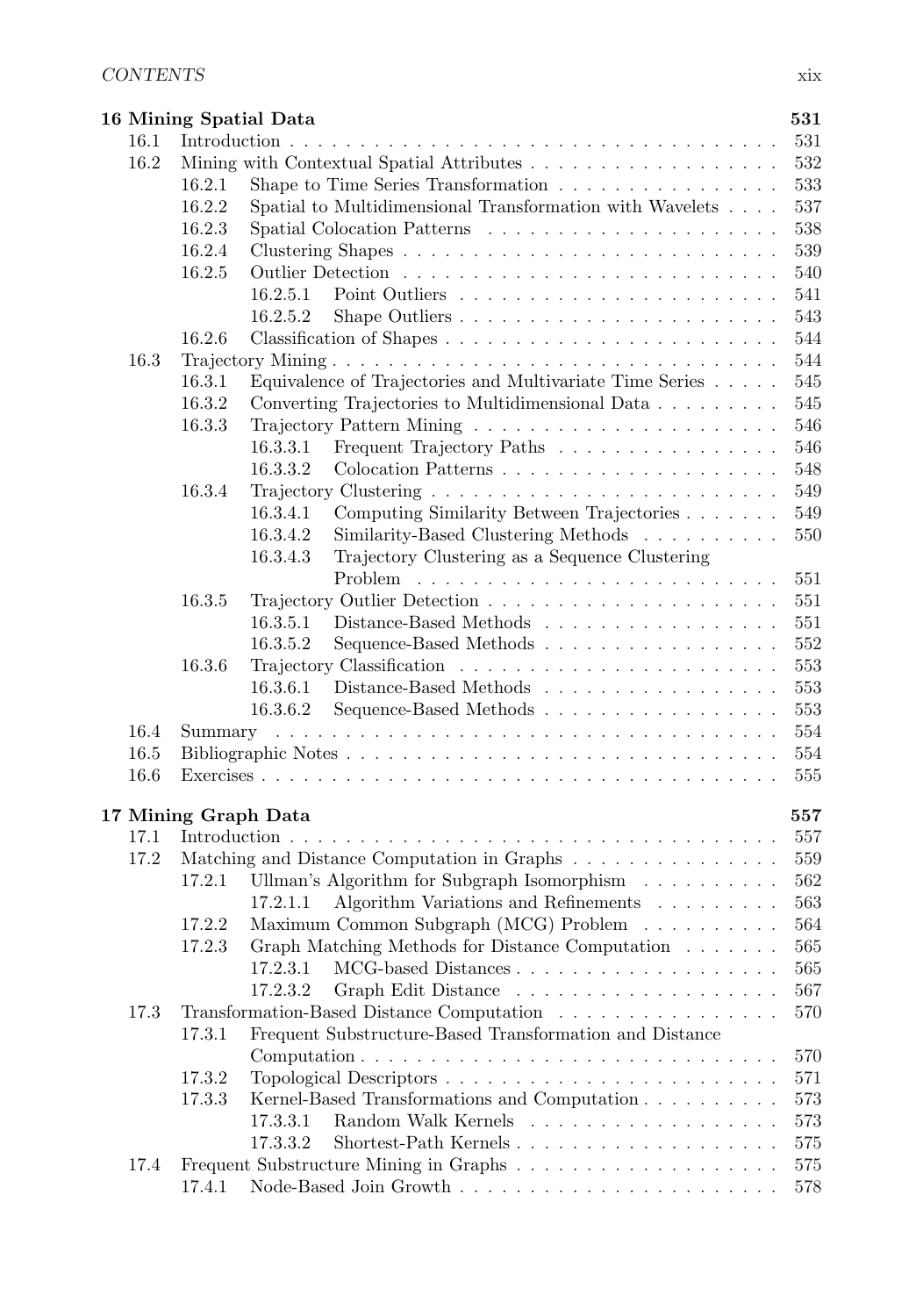|      | 17.4.2             | 578                                                                                        |
|------|--------------------|--------------------------------------------------------------------------------------------|
|      | 17.4.3             | Frequent Pattern Mining to Graph Pattern Mining<br>578                                     |
| 17.5 |                    | 579                                                                                        |
|      | 17.5.1             | 579                                                                                        |
|      | 17.5.2             | Frequent Substructure-Based Methods<br>580                                                 |
|      |                    | Generic Transformational Approach<br>580<br>17.5.2.1                                       |
|      |                    | XProj: Direct Clustering with Frequent Subgraph<br>17.5.2.2                                |
|      |                    | $Discovery \ldots \ldots \ldots \ldots \ldots \ldots \ldots$<br>581                        |
| 17.6 |                    | 582<br>Graph Classification                                                                |
|      | 17.6.1             | 583                                                                                        |
|      | 17.6.2             | Frequent Substructure-Based Methods<br>583                                                 |
|      |                    | Generic Transformational Approach<br>583<br>17.6.2.1                                       |
|      |                    | XRules: A Rule-Based Approach<br>584<br>17.6.2.2                                           |
|      | 17.6.3             | 585                                                                                        |
| 17.7 |                    | 585                                                                                        |
| 17.8 |                    | 586                                                                                        |
| 17.9 |                    | 586                                                                                        |
|      |                    |                                                                                            |
|      | 18 Mining Web Data | 589                                                                                        |
| 18.1 |                    | 589                                                                                        |
| 18.2 |                    | Web Crawling and Resource Discovery<br>591                                                 |
|      | 18.2.1             | 591                                                                                        |
|      | 18.2.2             | Preferential Crawlers $\dots \dots \dots \dots \dots \dots \dots \dots \dots \dots$<br>593 |
|      | 18.2.3             | 593                                                                                        |
|      | 18.2.4             | 593                                                                                        |
|      | 18.2.5             | Shingling for Near Duplicate Detection $\ldots \ldots \ldots \ldots \ldots$<br>594         |
| 18.3 |                    | Search Engine Indexing and Query Processing<br>594                                         |
| 18.4 |                    | 597                                                                                        |
|      | 18.4.1             | 598                                                                                        |
|      |                    | Topic-Sensitive PageRank<br>601<br>18.4.1.1                                                |
|      |                    | 601<br>18.4.1.2                                                                            |
|      | 18.4.2             | 602                                                                                        |
| 18.5 |                    | 604                                                                                        |
|      | 18.5.1             | 606                                                                                        |
|      | 18.5.2             | Neighborhood-Based Methods for Collaborative Filtering<br>607                              |
|      |                    | User-Based Similarity with Ratings<br>607<br>18.5.2.1                                      |
|      |                    | 18.5.2.2<br>Item-Based Similarity with Ratings<br>608                                      |
|      | 18.5.3             | 608                                                                                        |
|      | 18.5.4             | 609                                                                                        |
|      |                    | Adapting $k$ -Means Clustering $\ldots \ldots \ldots \ldots$<br>610<br>18.5.4.1            |
|      |                    | 18.5.4.2<br>610                                                                            |
|      | 18.5.5             | 611                                                                                        |
|      |                    | Singular Value Decomposition<br>18.5.5.1<br>612                                            |
|      |                    | $18.5.5.2\,$<br>612                                                                        |
| 18.6 |                    | Web Usage Mining<br>613                                                                    |
|      | 18.6.1             | 614                                                                                        |
|      | 18.6.2             | 614                                                                                        |
| 18.7 |                    | 615                                                                                        |
| 18.8 |                    | 616                                                                                        |
| 18.9 |                    | 616                                                                                        |
|      |                    |                                                                                            |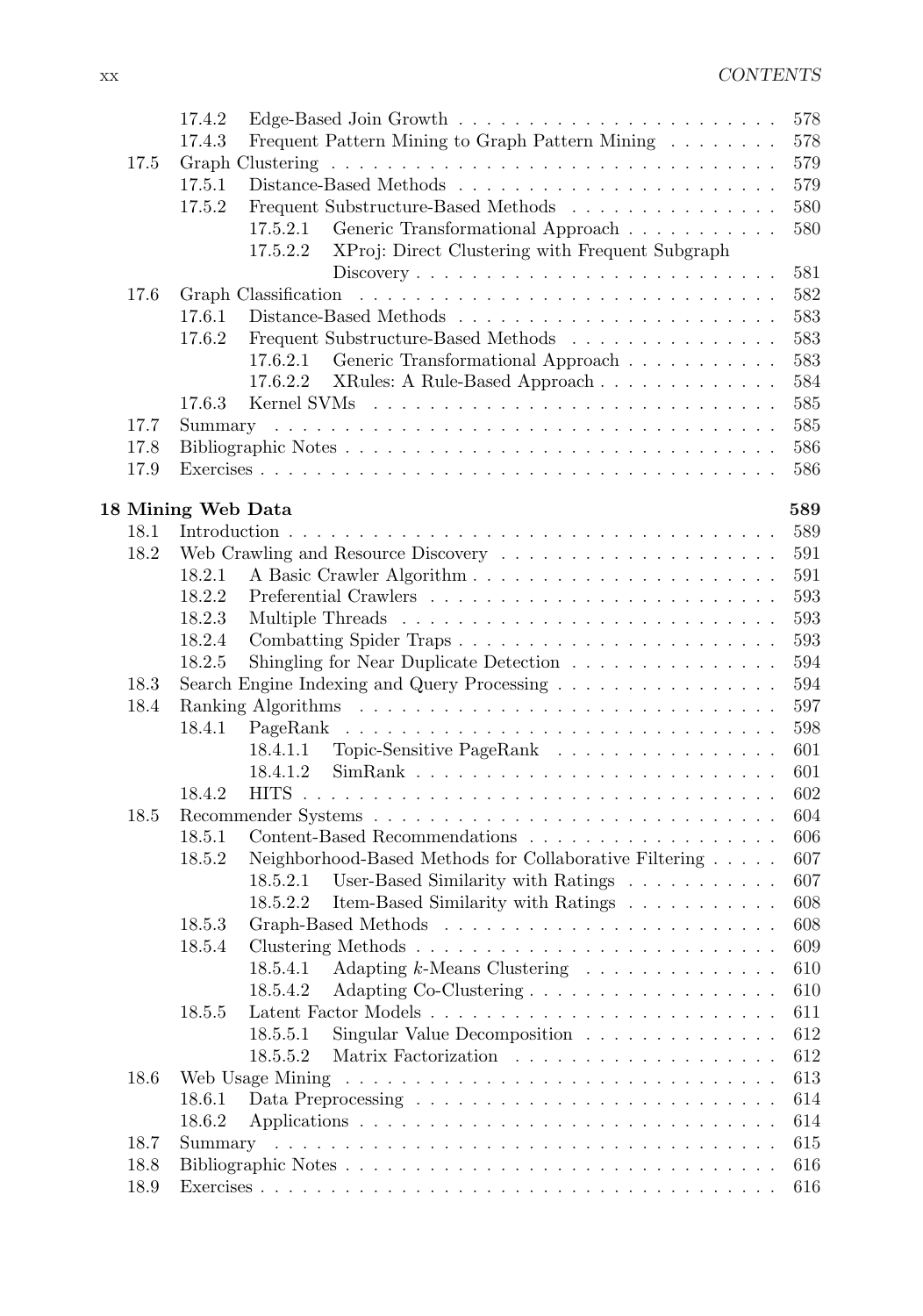|      |        | <b>19 Social Network Analysis</b>                                                  | 619 |
|------|--------|------------------------------------------------------------------------------------|-----|
| 19.1 |        |                                                                                    | 619 |
| 19.2 |        |                                                                                    | 620 |
|      | 19.2.1 |                                                                                    | 621 |
|      | 19.2.2 | Triadic Closure and Clustering Coefficient                                         | 621 |
|      | 19.2.3 |                                                                                    | 622 |
|      | 19.2.4 |                                                                                    | 623 |
|      | 19.2.5 | Measures of Centrality and Prestige                                                | 623 |
|      |        | 19.2.5.1<br>Degree Centrality and Prestige                                         | 624 |
|      |        | 19.2.5.2<br>Closeness Centrality and Proximity Prestige                            | 624 |
|      |        | 19.2.5.3                                                                           | 626 |
|      |        | 19.2.5.4<br>Rank Centrality and Prestige                                           | 627 |
| 19.3 |        |                                                                                    | 627 |
|      | 19.3.1 |                                                                                    | 629 |
|      |        | Speeding Up Kernighan–Lin $\ldots \ldots \ldots \ldots \ldots$<br>19.3.1.1         | 630 |
|      | 19.3.2 |                                                                                    | 631 |
|      | 19.3.3 | Multilevel Graph Partitioning: METIS                                               | 634 |
|      | 19.3.4 |                                                                                    | 637 |
|      |        | 19.3.4.1<br>Important Observations and Intuitions $\ldots \ldots \ldots$           | 640 |
| 19.4 |        |                                                                                    | 641 |
|      | 19.4.1 |                                                                                    | 641 |
|      | 19.4.2 |                                                                                    | 643 |
|      |        | 19.4.2.1<br>Iterative Label Propagation: The Spectral                              |     |
|      |        |                                                                                    | 646 |
|      | 19.4.3 |                                                                                    | 646 |
|      |        | 19.4.3.1<br>Supervised Feature Generation with Spectral                            |     |
|      |        |                                                                                    | 647 |
|      |        | 19.4.3.2<br>Graph Regularization Approach $\ldots \ldots \ldots \ldots$            | 647 |
|      |        | Connections with Random Walk Methods $\ldots \ldots$<br>19.4.3.3                   | 649 |
| 19.5 |        |                                                                                    | 650 |
|      | 19.5.1 |                                                                                    | 650 |
|      | 19.5.2 |                                                                                    | 652 |
|      | 19.5.3 |                                                                                    | 653 |
|      | 19.5.4 | Link Prediction as a Classification Problem $\ldots \ldots \ldots \ldots$          | 653 |
|      | 19.5.5 | Link Prediction as a Missing-Value Estimation Problem $\ldots \ldots$              | 654 |
|      | 19.5.6 |                                                                                    | 654 |
| 19.6 |        |                                                                                    | 655 |
|      |        | 19.6.1 Linear Threshold Model                                                      | 656 |
|      | 19.6.2 |                                                                                    | 657 |
|      | 19.6.3 |                                                                                    | 657 |
| 19.7 |        |                                                                                    | 658 |
| 19.8 |        |                                                                                    | 659 |
| 19.9 |        |                                                                                    | 660 |
|      |        |                                                                                    |     |
|      |        | 20 Privacy-Preserving Data Mining                                                  | 663 |
| 20.1 |        |                                                                                    | 663 |
| 20.2 |        |                                                                                    | 664 |
|      | 20.2.1 | Reconstructing Aggregate Distributions                                             | 665 |
|      | 20.2.2 | Leveraging Aggregate Distributions for Data Mining                                 | 667 |
| 20.3 |        |                                                                                    | 667 |
|      | 20.3.1 | The $k$ -Anonymity Model $\ldots \ldots \ldots \ldots \ldots \ldots \ldots \ldots$ | 670 |
|      |        |                                                                                    |     |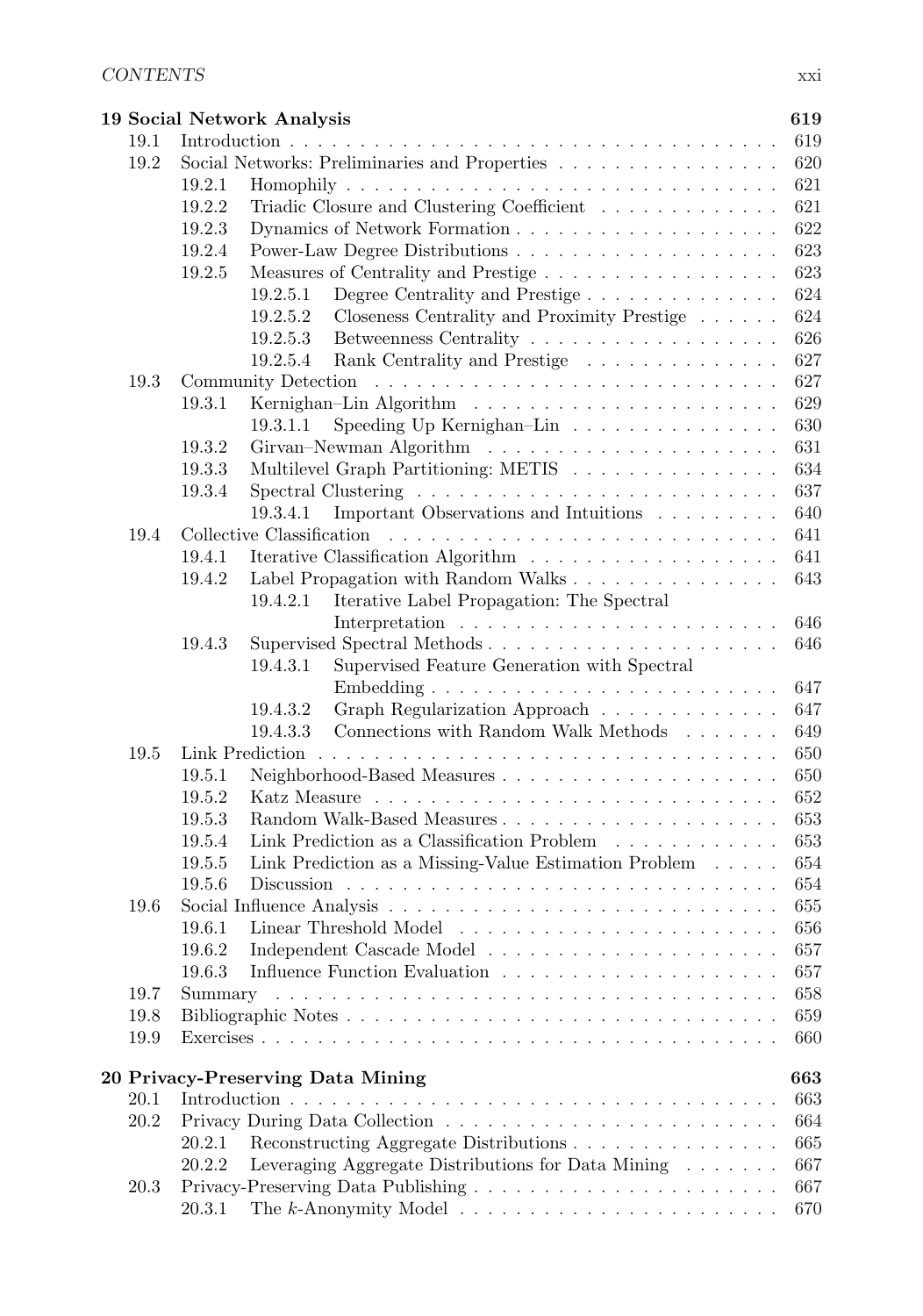|                     |        | 20.3.1.1 |                                               | 673  |
|---------------------|--------|----------|-----------------------------------------------|------|
|                     |        | 20.3.1.2 | Incognito                                     | 675  |
|                     |        | 20.3.1.3 | Mondrian Multidimensional $k$ -Anonymity      | 678  |
|                     |        | 20.3.1.4 | Synthetic Data Generation: Condensation-Based |      |
|                     |        |          |                                               | -680 |
|                     | 20.3.2 |          |                                               | 682  |
|                     | 20.3.3 |          |                                               | 684  |
|                     | 20.3.4 |          |                                               | 687  |
| 20.4                |        |          |                                               | 688  |
| 20.5                |        |          |                                               | 689  |
| 20.6                |        |          |                                               | -690 |
| 20.7                |        |          |                                               | 691  |
| 20.8                |        |          |                                               | 692  |
| <b>Bibliography</b> |        |          |                                               | 695  |

| <b>Index</b> | 727 |
|--------------|-----|
|              |     |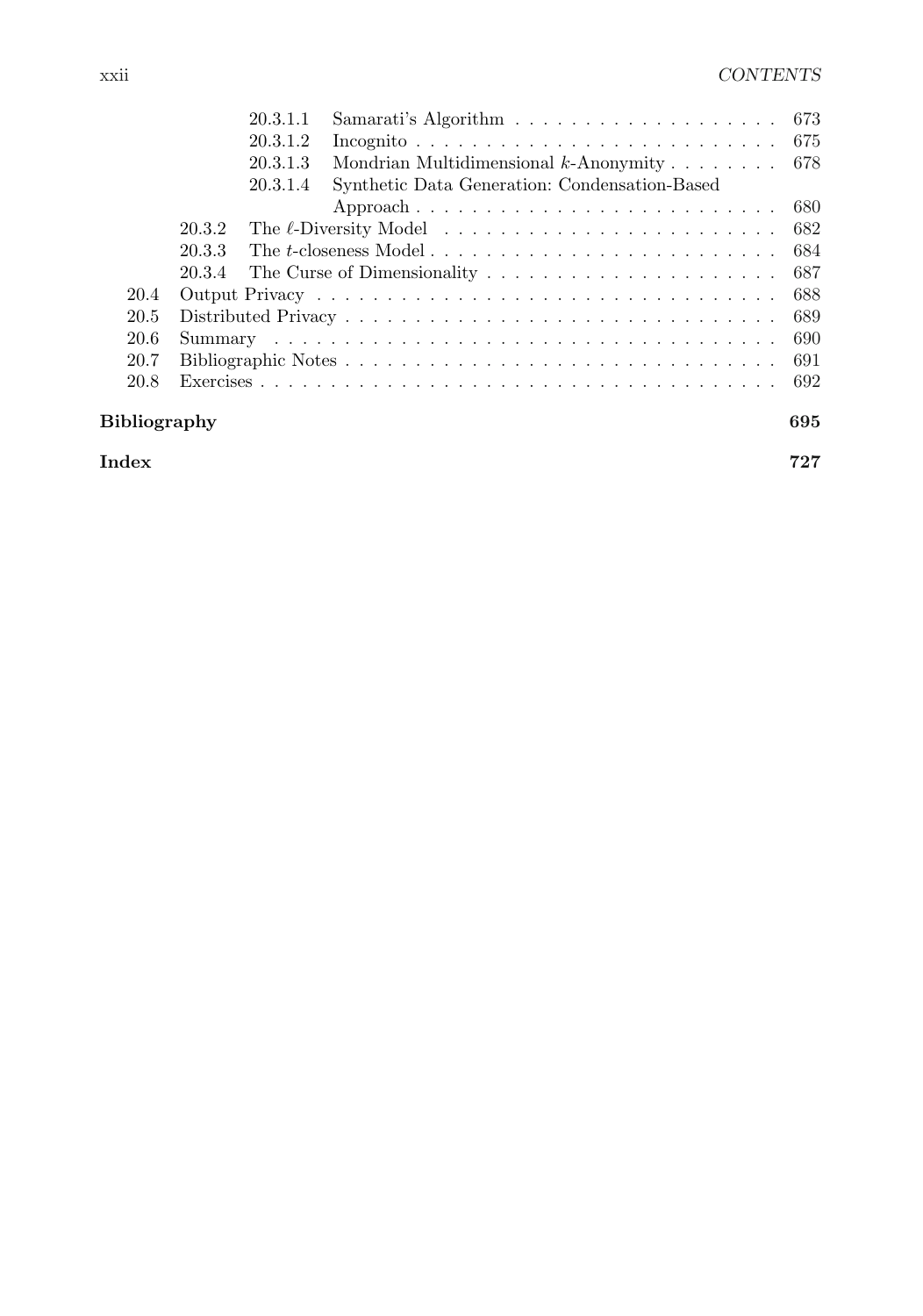### Preface

"Data is the new oil."– Clive Humby

The field of data mining has seen rapid strides over the past two decades, especially from the perspective of the computer science community. While data analysis has been studied extensively in the conventional field of probability and statistics, data mining is a term coined by the computer science-oriented community. For computer scientists, issues such as scalability, usability, and computational implementation are extremely important.

The emergence of data science as a discipline requires the development of a book that goes beyond the traditional focus of books on only the fundamental data mining courses. Recent years have seen the emergence of the job description of "data scientists," who try to glean knowledge from vast amounts of data. In typical applications, the data types are so heterogeneous and diverse that the fundamental methods discussed for a multidimensional data type may not be effective. Therefore, more emphasis needs to be placed on the different data types and the applications that arise in the context of these different data types. A comprehensive data mining book must explore the different aspects of data mining, starting from the fundamentals, and then explore the complex data types, and their relationships with the fundamental techniques. While fundamental techniques form an excellent basis for the further study of data mining, they do not provide a complete picture of the true complexity of data analysis. This book studies these advanced topics without compromising the presentation of fundamental methods. Therefore, this book may be used for both introductory and advanced data mining courses. Until now, no single book has addressed all these topics in a comprehensive and integrated way.

The textbook assumes a basic knowledge of probability, statistics, and linear algebra, which is taught in most undergraduate curricula of science and engineering disciplines. Therefore, the book can also be used by industrial practitioners, who have a working knowledge of these basic skills. While stronger mathematical background is helpful for the more advanced chapters, it is not a prerequisite. Special chapters are also devoted to different aspects of data mining, such as text data, time-series data, discrete sequences, and graphs. This kind of specialized treatment is intended to capture the wide diversity of problem domains in which a data mining problem might arise.

The chapters of this book fall into one of three categories:

• **The fundamental chapters:** Data mining has four main "super problems," which correspond to clustering, classification, association pattern mining, and outlier anal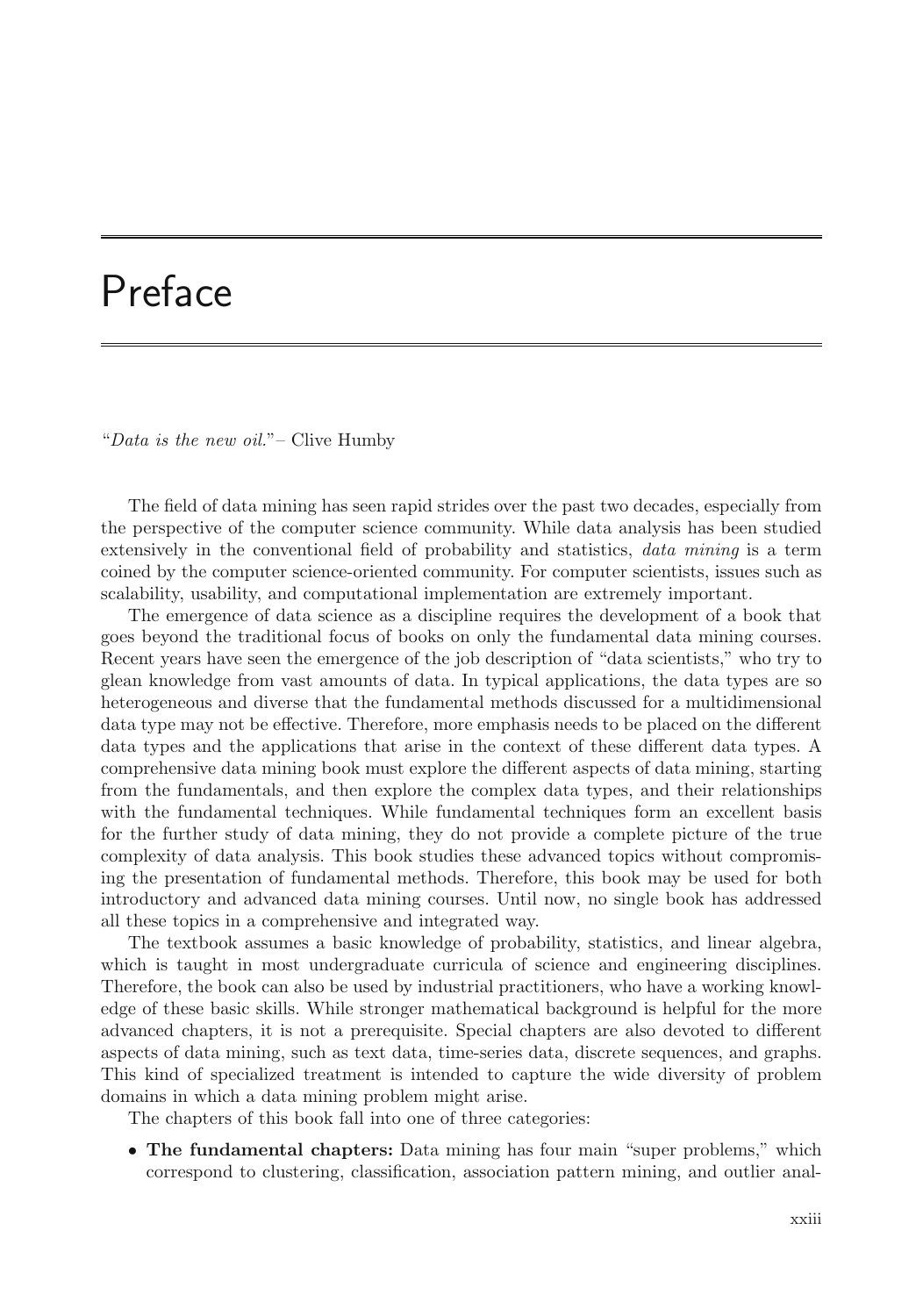ysis. These problems are so important because they are used repeatedly as building blocks in the context of a wide variety of data mining applications. As a result, a large amount of emphasis has been placed by data mining researchers and practitioners to design effective and efficient methods for these problems. These chapters comprehensively discuss the vast diversity of methods used by the data mining community in the context of these super problems.

- **Domain chapters:** These chapters discuss the specific methods used for different domains of data such as text data, time-series data, sequence data, graph data, and spatial data. Many of these chapters can also be considered application chapters, because they explore the specific characteristics of the problem in a particular domain.
- **Application chapters:** Advancements in hardware technology and software platforms have lead to a number of data-intensive applications such as streaming systems, Web mining, social networks, and privacy preservation. These topics are studied in detail in these chapters. The domain chapters are also focused on many different kinds of applications that arise in the context of those data types.

#### **Suggestions for the Instructor**

The book was specifically written to enable the teaching of both the basic data mining and advanced data mining courses from a single book. It can be used to offer various types of data mining courses with different emphases. Specifically, the courses that could be offered with various chapters are as follows:

- **Basic data mining course and fundamentals:** The basic data mining course should focus on the fundamentals of data mining. Chapters 1, 2, 3, 4, 6, 8, and 10 can be covered. In fact, the material in these chapters is more than what is possible to teach in a single course. Therefore, instructors may need to select topics of their interest from these chapters. Some portions of Chaps. 5, 7, 9, and 11 can also be covered, although these chapters are really meant for an advanced course.
- **Advanced course (fundamentals):** Such a course would cover advanced topics on the fundamentals of data mining and assume that the student is already familiar with Chaps. 1–3, and parts of Chaps. 4, 6, 8, and 10. The course can then focus on Chaps. 5, 7, 9, and 11. Topics such as ensemble analysis are useful for the advanced course. Furthermore, some topics from Chaps. 4, 6, 8, and 10, which were not covered in the basic course, can be used. In addition, Chap. 20 on privacy can be offered.
- **Advanced course (data types):** Advanced topics such as text mining, time series, sequences, graphs, and spatial data may be covered. The material should focus on Chaps. 13, 14, 15, 16, and 17. Some parts of Chap. 19 (e.g., graph clustering) and Chap. 12 (data streaming) can also be used.
- **Advanced course (applications):** An application course overlaps with a data type course but has a different focus. For example, the focus in an application-centered course would be more on the modeling aspect than the algorithmic aspect. Therefore, the same materials in Chaps. 13, 14, 15, 16, and 17 can be used while skipping specific details of algorithms. With less focus on specific algorithms, these chapters can be covered fairly quickly. The remaining time should be allocated to three very important chapters on data streams (Chap. 12), Web mining (Chap. 18), and social network analysis (Chap. 19).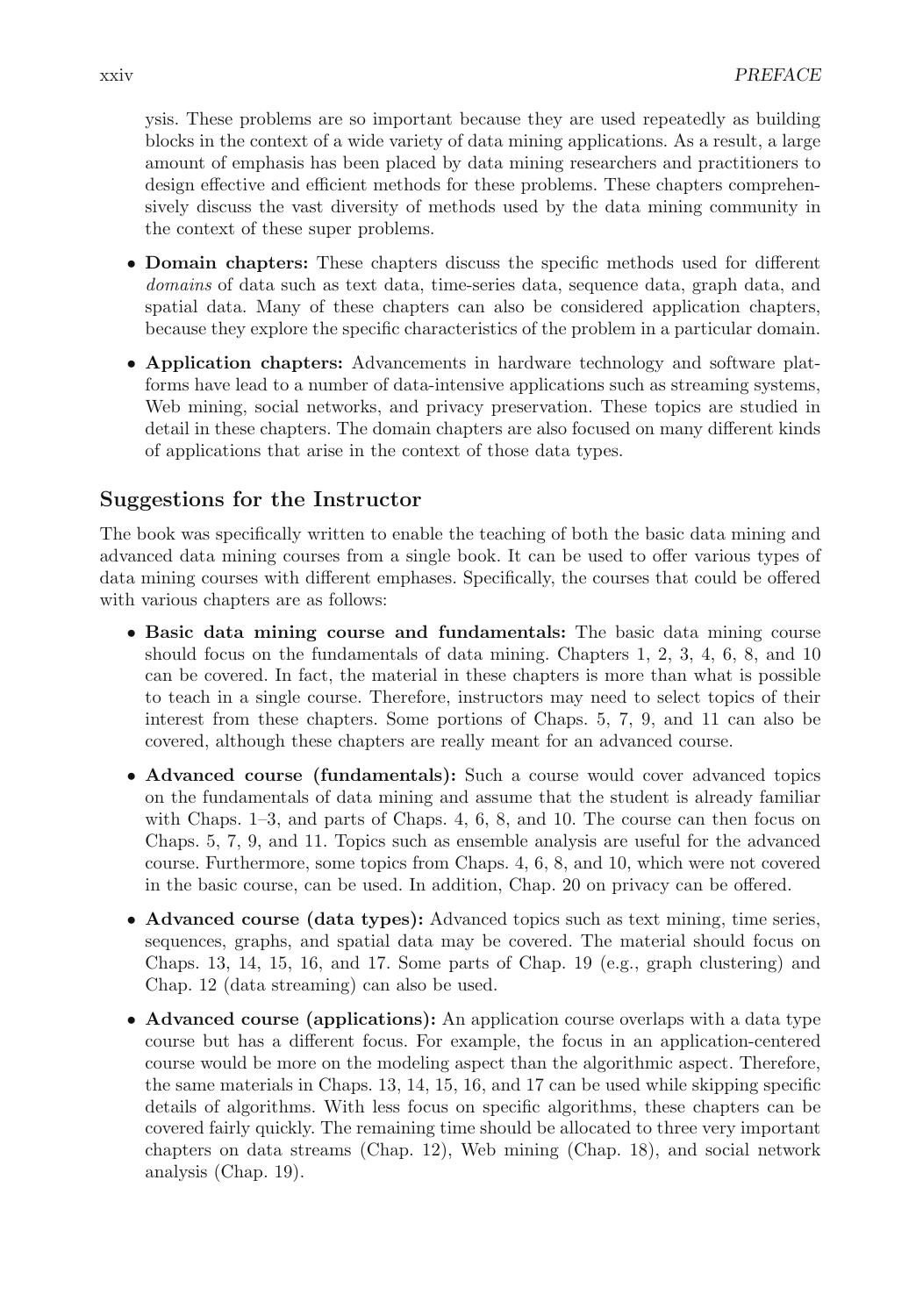The book is written in a simple style to make it accessible to undergraduate students and industrial practitioners with a limited mathematical background. Thus, the book will serve both as an introductory text and as an advanced text for students, industrial practitioners, and researchers.

Throughout this book, a vector or a multidimensional data point (including categorical attributes), is annotated with a bar, such as  $\overline{X}$  or  $\overline{y}$ . A vector or multidimensional point may be denoted by either small letters or capital letters, as long as it has a bar. Vector dot products are denoted by centered dots, such as  $\overline{X} \cdot \overline{Y}$ . A matrix is denoted in capital letters without a bar, such as R. Throughout the book, the  $n \times d$  data matrix is denoted by D, with  $n$  points and  $d$  dimensions. The individual data points in  $D$  are therefore  $d$ -dimensional row vectors. On the other hand, vectors with one component for each data point are usually n-dimensional column vectors. An example is the n-dimensional column vector  $\overline{y}$  of class variables of n data points.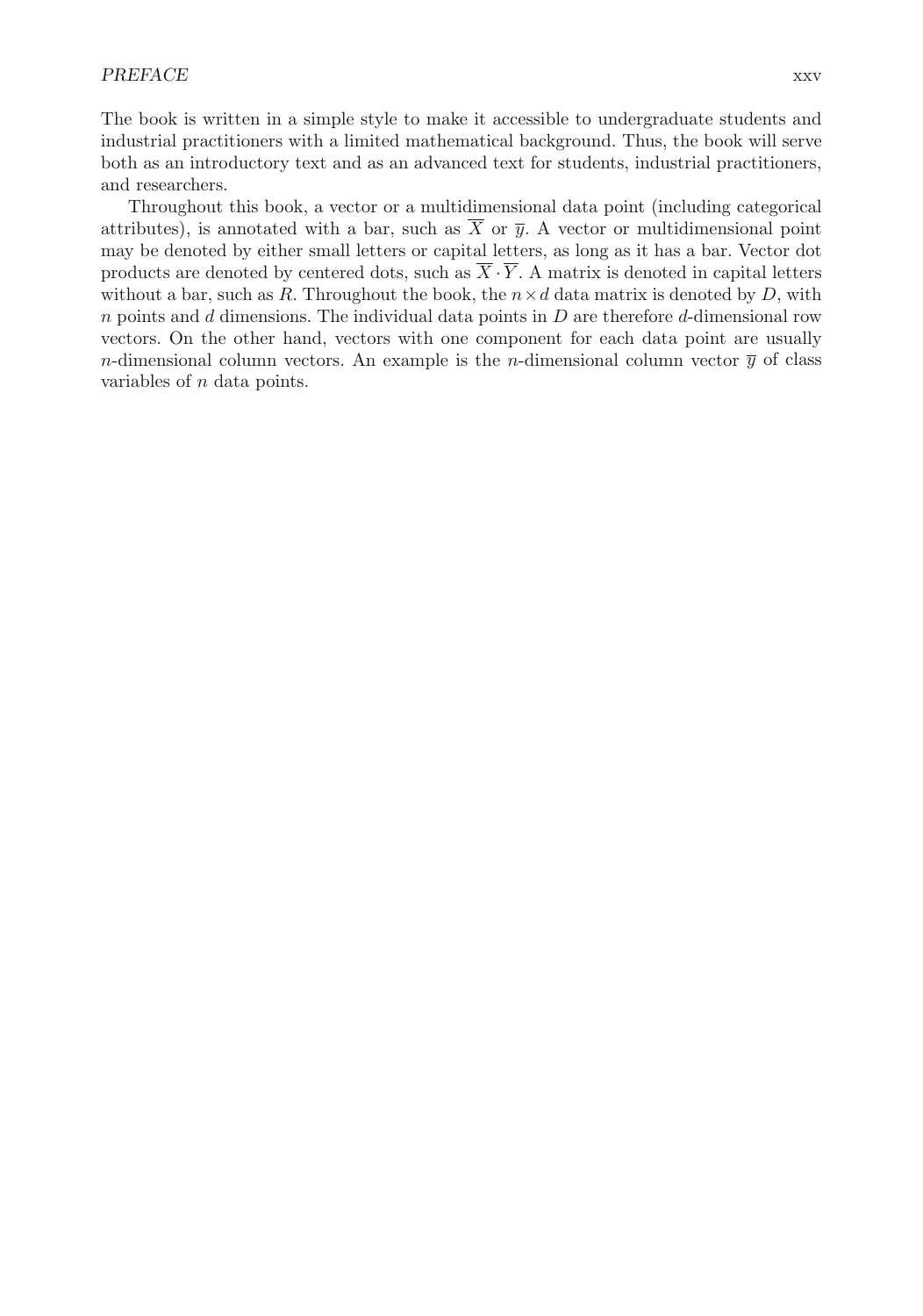## Acknowledgments

I would like to thank my wife and daughter for their love and support during the writing of this book. The writing of a book requires significant time, which is taken away from family members. This book is the result of their patience with me during this time.

I would also like to thank my manager Nagui Halim for providing the tremendous support necessary for the writing of this book. His professional support has been instrumental for my many book efforts in the past and present.

During the writing of this book, I received feedback from many colleagues. In particular, I received feedback from Kanishka Bhaduri, Alain Biem, Graham Cormode, Hongbo Deng, Amit Dhurandhar, Bart Goethals, Alexander Hinneburg, Ramakrishnan Kannan, George Karypis, Dominique LaSalle, Abdullah Mueen, Guojun Qi, Pierangela Samarati, Saket Sathe, Karthik Subbian, Jiliang Tang, Deepak Turaga, Jilles Vreeken, Jieping Ye, and Peixiang Zhao. I would like to thank them for their constructive feedback and suggestions. Over the years, I have benefited from the insights of numerous collaborators. These insights have influenced this book directly or indirectly. I would first like to thank my longterm collaborator Philip S. Yu for my years of collaboration with him. Other researchers with whom I have had significant collaborations include Tarek F. Abdelzaher, Jing Gao, Quanquan Gu, Manish Gupta, Jiawei Han, Alexander Hinneburg, Thomas Huang, Nan Li, Huan Liu, Ruoming Jin, Daniel Keim, Arijit Khan, Latifur Khan, Mohammad M. Masud, Jian Pei, Magda Procopiuc, Guojun Qi, Chandan Reddy, Jaideep Srivastava, Karthik Subbian, Yizhou Sun, Jiliang Tang, Min-Hsuan Tsai, Haixun Wang, Jianyong Wang, Min Wang, Joel Wolf, Xifeng Yan, Mohammed Zaki, ChengXiang Zhai, and Peixiang Zhao.

I would also like to thank my advisor James B. Orlin for his guidance during my early years as a researcher. While I no longer work in the same area, the legacy of what I learned from him is a crucial part of my approach to research. In particular, he taught me the importance of intuition and simplicity of thought in the research process. These are more important aspects of research than is generally recognized. This book is written in a simple and intuitive style, and is meant to improve accessibility of this area to both researchers and practitioners.

I would also like to thank Lata Aggarwal for helping me with some of the figures drawn using Microsoft Powerpoint.